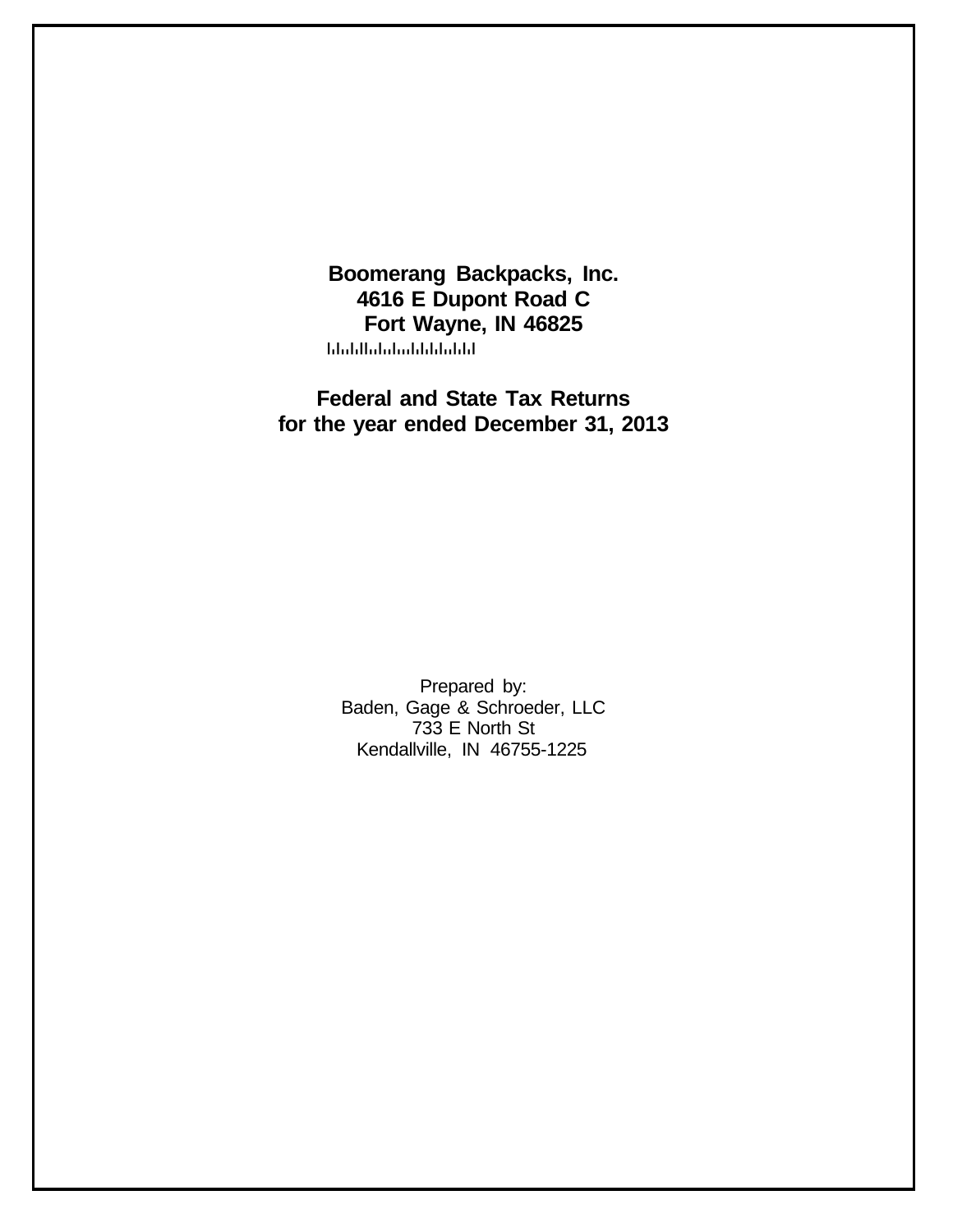## Department of the Treasury<br>Internal Revenue Service

## **990 2013**<br>
Under section 501(c), 527, or 4947(a)(1) of the Internal Revenue Code (except private foundations) **2013**

u **Information about Form 990 and its instructions is at www.irs.gov/form990.** Internal Revenue Service u **Do not enter Social Security numbers on this form as it may be made public. Open to Public**

65867 01/25/2014 7:23 AM

OMB No. 1545-0047

|                                |                 | Internal Revenue Service                                                           |                                                                                                                                                                                                                                 |                                                                                                                                                                            | La Information about Form 990 and its instructions is at www.irs.gov/form990. |     |                                               |                          | <b>Inspection</b>                          |
|--------------------------------|-----------------|------------------------------------------------------------------------------------|---------------------------------------------------------------------------------------------------------------------------------------------------------------------------------------------------------------------------------|----------------------------------------------------------------------------------------------------------------------------------------------------------------------------|-------------------------------------------------------------------------------|-----|-----------------------------------------------|--------------------------|--------------------------------------------|
|                                |                 |                                                                                    |                                                                                                                                                                                                                                 | For the 2013 calendar year, or tax year beginning                                                                                                                          | and ending                                                                    |     |                                               |                          |                                            |
| в                              |                 | Check if applicable:                                                               |                                                                                                                                                                                                                                 | C Name of organization                                                                                                                                                     |                                                                               |     |                                               | D                        | Employer identification number             |
|                                | Address change  |                                                                                    |                                                                                                                                                                                                                                 |                                                                                                                                                                            | Boomerang Backpacks,<br>Inc.                                                  |     |                                               |                          |                                            |
|                                |                 |                                                                                    |                                                                                                                                                                                                                                 | Doing Business As                                                                                                                                                          |                                                                               |     |                                               |                          | 80-0570852                                 |
|                                | Name change     |                                                                                    |                                                                                                                                                                                                                                 | Number and street (or P.O. box if mail is not delivered to street address)                                                                                                 |                                                                               |     | Room/suite                                    | E.                       | Telephone number                           |
|                                | Initial return  |                                                                                    |                                                                                                                                                                                                                                 | 4616 E Dupont Road                                                                                                                                                         |                                                                               |     | C                                             |                          |                                            |
|                                | Terminated      |                                                                                    |                                                                                                                                                                                                                                 | City or town, state or province, country, and ZIP or foreign postal code                                                                                                   |                                                                               |     |                                               |                          |                                            |
|                                |                 |                                                                                    |                                                                                                                                                                                                                                 |                                                                                                                                                                            |                                                                               |     |                                               |                          |                                            |
|                                | Amended return  |                                                                                    |                                                                                                                                                                                                                                 | Fort Wayne<br>F Name and address of principal officer:                                                                                                                     | 46825<br>IN                                                                   |     |                                               | G Gross receipts \$      | 197,179                                    |
|                                |                 | Application pending                                                                |                                                                                                                                                                                                                                 |                                                                                                                                                                            |                                                                               |     | H(a) Is this a group return for subordinates? |                          | IXI<br>Yes<br>No                           |
|                                |                 |                                                                                    |                                                                                                                                                                                                                                 | Mark Cockroft                                                                                                                                                              |                                                                               |     |                                               |                          |                                            |
|                                |                 |                                                                                    |                                                                                                                                                                                                                                 | 4616 E Dupont Road, Suite C                                                                                                                                                |                                                                               |     | H(b) Are all subordinates included?           |                          | No<br>Yes                                  |
|                                |                 |                                                                                    |                                                                                                                                                                                                                                 | Fort Wayne                                                                                                                                                                 | IN 46825                                                                      |     |                                               |                          | If "No," attach a list. (see instructions) |
|                                |                 | Tax-exempt status:                                                                 |                                                                                                                                                                                                                                 | $X = 501(c)(3)$<br>$501(c)$ (                                                                                                                                              | ) $t$ (insert no.)<br>4947(a)(1) or                                           | 527 |                                               |                          |                                            |
|                                | Website: U      |                                                                                    |                                                                                                                                                                                                                                 | www.boomerangbackpacks.org                                                                                                                                                 |                                                                               |     | H(c) Group exemption number LI                |                          |                                            |
|                                |                 | Form of organization:                                                              | X Corporation                                                                                                                                                                                                                   | Trust<br>Association                                                                                                                                                       | Other <b>u</b>                                                                |     | <b>L</b> Year of formation: $2010$            |                          | ΙN<br>M State of legal domicile:           |
|                                | Part I          |                                                                                    | <b>Summary</b>                                                                                                                                                                                                                  |                                                                                                                                                                            |                                                                               |     |                                               |                          |                                            |
|                                |                 |                                                                                    |                                                                                                                                                                                                                                 | Briefly describe the organization's mission or most significant activities:                                                                                                |                                                                               |     |                                               |                          |                                            |
|                                |                 |                                                                                    |                                                                                                                                                                                                                                 | To nourish low income elementary students on weekends by providing                                                                                                         |                                                                               |     |                                               |                          |                                            |
|                                |                 |                                                                                    |                                                                                                                                                                                                                                 | backpacks full of food, and to inspire high school students to experience                                                                                                  |                                                                               |     |                                               |                          |                                            |
| Governance                     |                 |                                                                                    |                                                                                                                                                                                                                                 | community service through project based learning and student internships.                                                                                                  |                                                                               |     |                                               |                          |                                            |
|                                |                 |                                                                                    |                                                                                                                                                                                                                                 |                                                                                                                                                                            |                                                                               |     |                                               |                          |                                            |
|                                |                 |                                                                                    |                                                                                                                                                                                                                                 | 2 Check this box $\mathbf{u}$   if the organization discontinued its operations or disposed of more than 25% of its net assets.                                            |                                                                               |     |                                               |                          |                                            |
| య                              |                 |                                                                                    |                                                                                                                                                                                                                                 | 3 Number of voting members of the governing body (Part VI, line 1a)                                                                                                        |                                                                               |     |                                               | 3                        |                                            |
|                                |                 |                                                                                    |                                                                                                                                                                                                                                 |                                                                                                                                                                            |                                                                               |     |                                               | 4                        | 7                                          |
| <b>Activities</b>              |                 |                                                                                    |                                                                                                                                                                                                                                 |                                                                                                                                                                            |                                                                               |     |                                               | 5                        | 0                                          |
|                                |                 |                                                                                    |                                                                                                                                                                                                                                 | 6 Total number of volunteers (estimate if necessary)                                                                                                                       |                                                                               |     |                                               | 6                        | 78                                         |
|                                |                 |                                                                                    |                                                                                                                                                                                                                                 |                                                                                                                                                                            |                                                                               |     |                                               | 7a                       | O                                          |
|                                |                 |                                                                                    |                                                                                                                                                                                                                                 |                                                                                                                                                                            |                                                                               |     |                                               | 7b                       | 0                                          |
|                                |                 |                                                                                    |                                                                                                                                                                                                                                 |                                                                                                                                                                            |                                                                               |     | Prior Year                                    |                          | Current Year                               |
|                                |                 |                                                                                    |                                                                                                                                                                                                                                 |                                                                                                                                                                            |                                                                               |     |                                               | 163,496                  | 171,265                                    |
| Revenue                        |                 |                                                                                    |                                                                                                                                                                                                                                 |                                                                                                                                                                            |                                                                               |     |                                               |                          |                                            |
|                                |                 |                                                                                    |                                                                                                                                                                                                                                 |                                                                                                                                                                            |                                                                               |     |                                               | 21                       | 23                                         |
|                                |                 |                                                                                    |                                                                                                                                                                                                                                 |                                                                                                                                                                            |                                                                               |     |                                               | 31,759                   | 25,891                                     |
|                                |                 |                                                                                    |                                                                                                                                                                                                                                 | 12 Total revenue – add lines 8 through 11 (must equal Part VIII, column (A), line 12)                                                                                      |                                                                               |     |                                               | 195,276                  | 197,179                                    |
|                                |                 |                                                                                    |                                                                                                                                                                                                                                 |                                                                                                                                                                            |                                                                               |     |                                               |                          | $\left( \right)$                           |
|                                |                 |                                                                                    | 13 Grants and similar amounts paid (Part IX, column (A), lines 1–3)<br>14 Benefits paid to or for members (Part IX, column (A), line 4)<br>15 Salaries, other compensation, employee benefits (Part IX, column (A), lines 5-10) |                                                                                                                                                                            |                                                                               |     |                                               |                          | O                                          |
|                                |                 |                                                                                    |                                                                                                                                                                                                                                 |                                                                                                                                                                            |                                                                               |     |                                               |                          | 0                                          |
| <b>ses</b>                     |                 |                                                                                    |                                                                                                                                                                                                                                 |                                                                                                                                                                            |                                                                               |     |                                               |                          |                                            |
|                                |                 | 16a Professional fundraising fees (Part IX, column (A), line 11e)                  |                                                                                                                                                                                                                                 |                                                                                                                                                                            |                                                                               |     |                                               |                          | 0                                          |
| Exper                          |                 | 599<br><b>b</b> Total fundraising expenses (Part IX, column (D), line 25) <b>u</b> |                                                                                                                                                                                                                                 |                                                                                                                                                                            |                                                                               |     |                                               |                          |                                            |
|                                |                 |                                                                                    |                                                                                                                                                                                                                                 | 17 Other expenses (Part IX, column (A), lines 11a-11d, 11f-24e)                                                                                                            |                                                                               |     |                                               | 161,602                  | 177,451                                    |
|                                |                 |                                                                                    |                                                                                                                                                                                                                                 | 18 Total expenses. Add lines 13-17 (must equal Part IX, column (A), line 25) [                                                                                             |                                                                               |     |                                               | 161,602                  | 177,451                                    |
|                                |                 |                                                                                    |                                                                                                                                                                                                                                 |                                                                                                                                                                            |                                                                               |     |                                               | 33,674                   | 19,728                                     |
| Net Assets or<br>Fund Balances |                 |                                                                                    |                                                                                                                                                                                                                                 |                                                                                                                                                                            |                                                                               |     | Beginning of Current Year                     |                          | End of Year                                |
|                                |                 |                                                                                    |                                                                                                                                                                                                                                 |                                                                                                                                                                            |                                                                               |     |                                               | 231,715                  | 251,443                                    |
|                                |                 |                                                                                    |                                                                                                                                                                                                                                 | 21 Total liabilities (Part X, line 26)                                                                                                                                     |                                                                               |     |                                               | 0                        |                                            |
|                                |                 |                                                                                    |                                                                                                                                                                                                                                 |                                                                                                                                                                            |                                                                               |     |                                               | 231,715                  | 251,443                                    |
|                                | Part II         |                                                                                    |                                                                                                                                                                                                                                 | <b>Signature Block</b>                                                                                                                                                     |                                                                               |     |                                               |                          |                                            |
|                                |                 |                                                                                    |                                                                                                                                                                                                                                 | Under penalties of perjury, I declare that I have examined this return, including accompanying schedules and statements, and to the best of my knowledge and belief, it is |                                                                               |     |                                               |                          |                                            |
|                                |                 |                                                                                    |                                                                                                                                                                                                                                 | true, correct, and complete. Declaration of preparer (other than officer) is based on all information of which preparer has any knowledge.                                 |                                                                               |     |                                               |                          |                                            |
|                                |                 |                                                                                    |                                                                                                                                                                                                                                 |                                                                                                                                                                            |                                                                               |     |                                               |                          |                                            |
| Sign                           |                 |                                                                                    | Signature of officer                                                                                                                                                                                                            |                                                                                                                                                                            |                                                                               |     |                                               | Date                     |                                            |
| Here                           |                 |                                                                                    |                                                                                                                                                                                                                                 | Mark Cockroft                                                                                                                                                              |                                                                               |     | Director                                      |                          |                                            |
|                                |                 |                                                                                    |                                                                                                                                                                                                                                 | Type or print name and title                                                                                                                                               |                                                                               |     |                                               |                          |                                            |
|                                |                 |                                                                                    | Print/Type preparer's name                                                                                                                                                                                                      |                                                                                                                                                                            | Preparer's signature                                                          |     | Date                                          | Check                    | PTIN<br>if                                 |
| Paid                           |                 |                                                                                    |                                                                                                                                                                                                                                 |                                                                                                                                                                            |                                                                               |     |                                               |                          |                                            |
|                                | <b>Preparer</b> |                                                                                    | Carla B Butler                                                                                                                                                                                                                  |                                                                                                                                                                            |                                                                               |     |                                               | $01/25/14$ self-employed | P00097274                                  |
|                                | <b>Use Only</b> | Firm's name                                                                        |                                                                                                                                                                                                                                 | Baden, Gage & Schroeder,                                                                                                                                                   |                                                                               | LLC |                                               | Firm's EIN               | 35-1939627                                 |
|                                |                 |                                                                                    |                                                                                                                                                                                                                                 | 733 E North St                                                                                                                                                             |                                                                               |     |                                               |                          |                                            |
|                                |                 | Firm's address                                                                     |                                                                                                                                                                                                                                 | Kendallville,                                                                                                                                                              | IN<br>46755-1225                                                              |     |                                               | Phone no.                | $260 - 347 - 0475$                         |
|                                |                 |                                                                                    |                                                                                                                                                                                                                                 | May the IRS discuss this return with the preparer shown above? (see instructions)                                                                                          |                                                                               |     |                                               |                          | $ X $ Yes<br>No                            |

| Sign     |                            | Signature of officer |                                                                                   |                       |          |      |                   | Date          |                    |                           |
|----------|----------------------------|----------------------|-----------------------------------------------------------------------------------|-----------------------|----------|------|-------------------|---------------|--------------------|---------------------------|
| Here     |                            |                      | Mark Cockroft<br>Type or print name and title                                     |                       | Director |      |                   |               |                    |                           |
|          | Print/Type preparer's name |                      |                                                                                   | Preparer's signature  |          | Date |                   | Check         | PTIN               |                           |
| Paid     | Carla B Butler             |                      |                                                                                   |                       |          |      | 01/25/14          | self-employed | P00097274          |                           |
| Preparer | Firm's name                |                      | Baden,                                                                            | Gage & Schroeder, LLC |          |      | Firm's $EIN$ $\}$ |               | 35-1939627         |                           |
| Use Only |                            |                      | 733 E North St                                                                    |                       |          |      |                   |               |                    |                           |
|          | Firm's address             |                      | Kendallville, IN 46755-1225                                                       |                       |          |      | Phone no.         |               | $260 - 347 - 0475$ |                           |
|          |                            |                      | May the IRS discuss this return with the preparer shown above? (see instructions) |                       |          |      |                   |               | <b>Yes</b>         | l No                      |
|          |                            |                      | For Paperwork Reduction Act Notice, see the separate instructions.                |                       |          |      |                   |               |                    | $F_{\text{O}}$ 990 (2013) |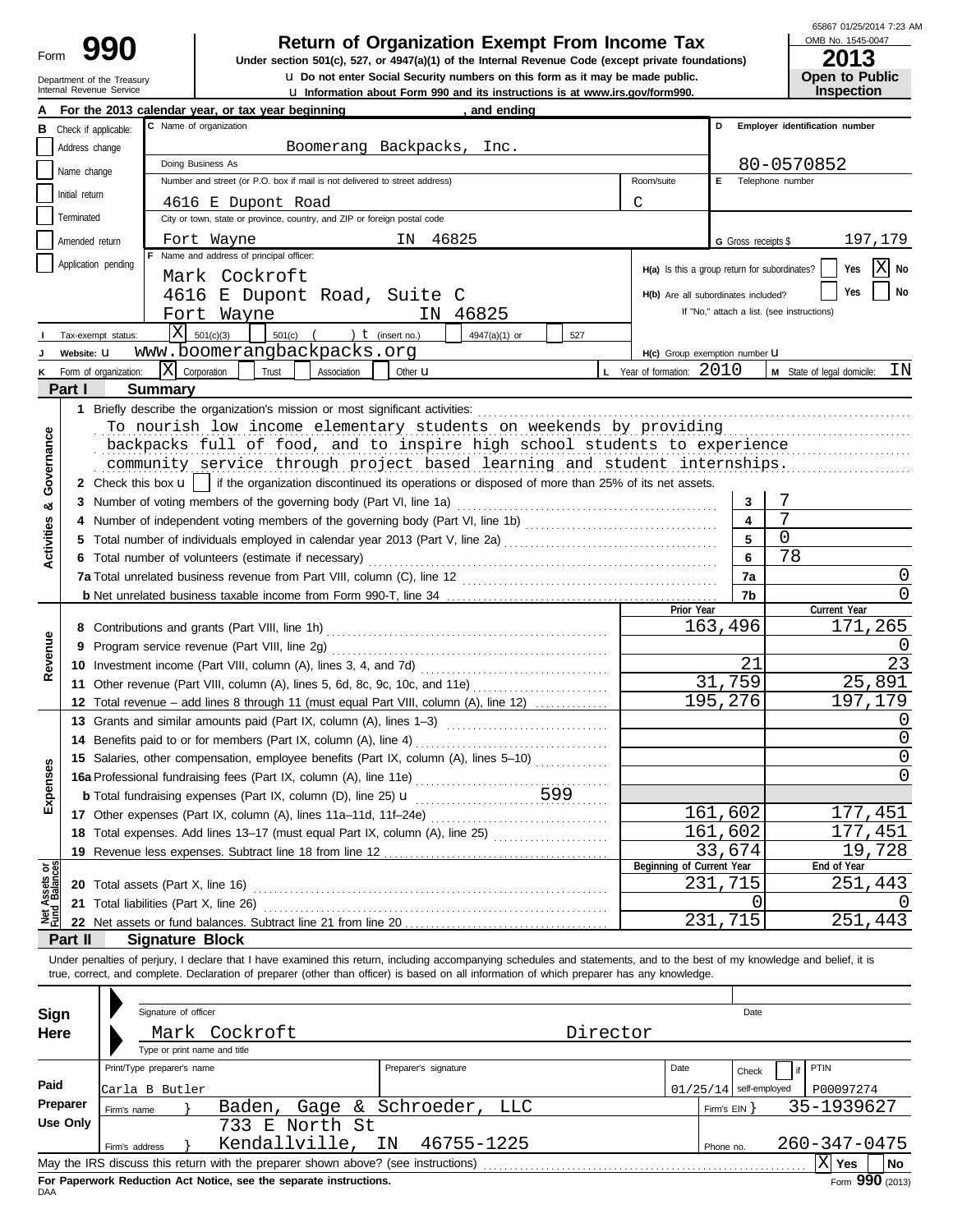| 65867 01/25/2014 7:23 AM |  |
|--------------------------|--|
|                          |  |

|                   |              | Form 990 (2013) Boomerang Backpacks, Inc.                                                                                                                                                                                                                                  |                        |         | 80-0570852                                                                                                                                                                                                                                                   | Page 2                                            |
|-------------------|--------------|----------------------------------------------------------------------------------------------------------------------------------------------------------------------------------------------------------------------------------------------------------------------------|------------------------|---------|--------------------------------------------------------------------------------------------------------------------------------------------------------------------------------------------------------------------------------------------------------------|---------------------------------------------------|
|                   | Part III     | <b>Statement of Program Service Accomplishments</b>                                                                                                                                                                                                                        |                        |         |                                                                                                                                                                                                                                                              |                                                   |
|                   |              | 1 Briefly describe the organization's mission:                                                                                                                                                                                                                             |                        |         |                                                                                                                                                                                                                                                              |                                                   |
|                   |              |                                                                                                                                                                                                                                                                            |                        |         | To nourish low income elementary students on weekends by providing<br>backpacks full of food, and to inspire high school students to experience<br>community service through project based learning and student internships.                                 |                                                   |
| $\mathbf{2}$<br>3 |              | Did the organization undertake any significant program services during the year which were not listed on the<br>If "Yes," describe these new services on Schedule O.<br>Did the organization cease conducting, or make significant changes in how it conducts, any program |                        |         |                                                                                                                                                                                                                                                              | Yes $ X $ No                                      |
|                   | services?    | If "Yes," describe these changes on Schedule O.                                                                                                                                                                                                                            |                        |         |                                                                                                                                                                                                                                                              | $\Box$ Yes $\boxed{\mathrm{X}}$ No                |
| 4                 |              | the total expenses, and revenue, if any, for each program service reported.                                                                                                                                                                                                |                        |         | Describe the organization's program service accomplishments for each of its three largest program services, as measured by<br>expenses. Section 501(c)(3) and 501(c)(4) organizations are required to report the amount of grants and allocations to others, |                                                   |
|                   | 4a (Code:    |                                                                                                                                                                                                                                                                            |                        |         |                                                                                                                                                                                                                                                              | ) (Revenue $\frac{1}{2}$ (Revenue $\frac{1}{2}$ ) |
|                   |              |                                                                                                                                                                                                                                                                            |                        |         | Provide food to low income elementary students on weekends.                                                                                                                                                                                                  |                                                   |
|                   |              |                                                                                                                                                                                                                                                                            |                        |         |                                                                                                                                                                                                                                                              |                                                   |
|                   |              |                                                                                                                                                                                                                                                                            |                        |         |                                                                                                                                                                                                                                                              |                                                   |
|                   |              |                                                                                                                                                                                                                                                                            |                        |         |                                                                                                                                                                                                                                                              |                                                   |
|                   |              |                                                                                                                                                                                                                                                                            |                        |         |                                                                                                                                                                                                                                                              |                                                   |
|                   |              |                                                                                                                                                                                                                                                                            |                        |         |                                                                                                                                                                                                                                                              |                                                   |
|                   |              |                                                                                                                                                                                                                                                                            |                        |         |                                                                                                                                                                                                                                                              |                                                   |
|                   |              |                                                                                                                                                                                                                                                                            |                        |         |                                                                                                                                                                                                                                                              |                                                   |
|                   |              |                                                                                                                                                                                                                                                                            |                        |         |                                                                                                                                                                                                                                                              |                                                   |
|                   |              |                                                                                                                                                                                                                                                                            |                        |         |                                                                                                                                                                                                                                                              |                                                   |
|                   |              |                                                                                                                                                                                                                                                                            |                        |         |                                                                                                                                                                                                                                                              |                                                   |
|                   |              |                                                                                                                                                                                                                                                                            |                        |         |                                                                                                                                                                                                                                                              |                                                   |
|                   |              |                                                                                                                                                                                                                                                                            |                        |         |                                                                                                                                                                                                                                                              |                                                   |
|                   |              |                                                                                                                                                                                                                                                                            |                        |         |                                                                                                                                                                                                                                                              |                                                   |
|                   |              |                                                                                                                                                                                                                                                                            |                        |         |                                                                                                                                                                                                                                                              |                                                   |
|                   |              |                                                                                                                                                                                                                                                                            |                        |         |                                                                                                                                                                                                                                                              |                                                   |
|                   |              |                                                                                                                                                                                                                                                                            |                        |         |                                                                                                                                                                                                                                                              |                                                   |
|                   |              |                                                                                                                                                                                                                                                                            |                        |         |                                                                                                                                                                                                                                                              |                                                   |
|                   |              |                                                                                                                                                                                                                                                                            |                        |         |                                                                                                                                                                                                                                                              |                                                   |
|                   |              |                                                                                                                                                                                                                                                                            |                        |         |                                                                                                                                                                                                                                                              |                                                   |
|                   |              |                                                                                                                                                                                                                                                                            |                        |         |                                                                                                                                                                                                                                                              |                                                   |
|                   | 4c (Code:    | ) (Expenses \$                                                                                                                                                                                                                                                             |                        |         | ) (Revenue \$                                                                                                                                                                                                                                                |                                                   |
|                   |              |                                                                                                                                                                                                                                                                            |                        |         |                                                                                                                                                                                                                                                              |                                                   |
|                   |              |                                                                                                                                                                                                                                                                            |                        |         |                                                                                                                                                                                                                                                              |                                                   |
|                   |              |                                                                                                                                                                                                                                                                            |                        |         |                                                                                                                                                                                                                                                              |                                                   |
|                   |              |                                                                                                                                                                                                                                                                            |                        |         |                                                                                                                                                                                                                                                              |                                                   |
|                   |              |                                                                                                                                                                                                                                                                            |                        |         |                                                                                                                                                                                                                                                              |                                                   |
|                   |              |                                                                                                                                                                                                                                                                            |                        |         |                                                                                                                                                                                                                                                              |                                                   |
|                   |              |                                                                                                                                                                                                                                                                            |                        |         |                                                                                                                                                                                                                                                              |                                                   |
|                   |              |                                                                                                                                                                                                                                                                            |                        |         |                                                                                                                                                                                                                                                              |                                                   |
|                   |              |                                                                                                                                                                                                                                                                            |                        |         |                                                                                                                                                                                                                                                              |                                                   |
|                   |              |                                                                                                                                                                                                                                                                            |                        |         |                                                                                                                                                                                                                                                              |                                                   |
|                   |              | 4d Other program services. (Describe in Schedule O.)                                                                                                                                                                                                                       |                        |         |                                                                                                                                                                                                                                                              |                                                   |
|                   | (Expenses \$ |                                                                                                                                                                                                                                                                            | including grants of \$ |         | (Revenue \$                                                                                                                                                                                                                                                  |                                                   |
|                   |              | <b>4e</b> Total program service expenses $\mathbf u$                                                                                                                                                                                                                       |                        | 169,239 |                                                                                                                                                                                                                                                              |                                                   |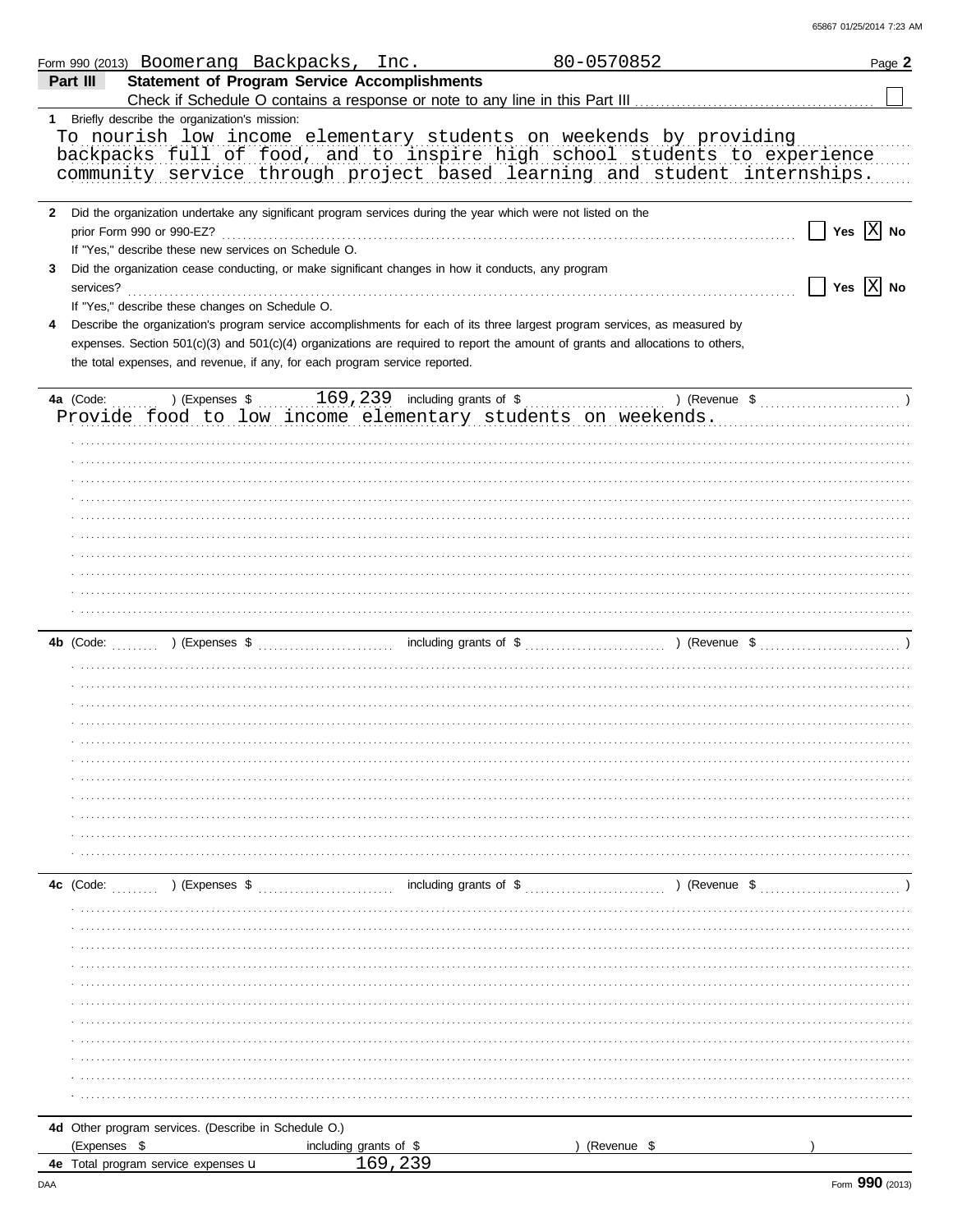65867 01/25/2014 7:23 AM

| Form<br>990 (2013) | Boomerang         | Backpacks             | Inc. | $\overline{\phantom{a}}$ | Page |
|--------------------|-------------------|-----------------------|------|--------------------------|------|
| Part IV            | Checklist<br>. ot | Reauired<br>Schedules |      |                          |      |

|     |                                                                                                                            |                 | Yes | No |
|-----|----------------------------------------------------------------------------------------------------------------------------|-----------------|-----|----|
| 1.  | Is the organization described in section $501(c)(3)$ or $4947(a)(1)$ (other than a private foundation)? If "Yes,"          |                 |     |    |
|     | complete Schedule A                                                                                                        | 1               | Χ   |    |
| 2   | Is the organization required to complete Schedule B, Schedule of Contributors (see instructions)?                          | $\mathbf{2}$    |     | Χ  |
| 3   | Did the organization engage in direct or indirect political campaign activities on behalf of or in opposition to           |                 |     |    |
|     | candidates for public office? If "Yes," complete Schedule C, Part I                                                        | 3               |     | Χ  |
| 4   | Section 501(c)(3) organizations. Did the organization engage in lobbying activities, or have a section 501(h)              |                 |     |    |
|     | election in effect during the tax year? If "Yes," complete Schedule C, Part II                                             | 4               |     | Χ  |
| 5   | Is the organization a section $501(c)(4)$ , $501(c)(5)$ , or $501(c)(6)$ organization that receives membership dues,       |                 |     |    |
|     | assessments, or similar amounts as defined in Revenue Procedure 98-19? If "Yes," complete Schedule C,                      |                 |     |    |
|     | Part III                                                                                                                   | 5               |     | Χ  |
| 6   | Did the organization maintain any donor advised funds or any similar funds or accounts for which donors                    |                 |     |    |
|     | have the right to provide advice on the distribution or investment of amounts in such funds or accounts? If                |                 |     |    |
|     | "Yes," complete Schedule D, Part I                                                                                         | 6               |     | Χ  |
| 7   | Did the organization receive or hold a conservation easement, including easements to preserve open space,                  |                 |     |    |
|     | the environment, historic land areas, or historic structures? If "Yes," complete Schedule D, Part II                       | 7               |     | Χ  |
| 8   | Did the organization maintain collections of works of art, historical treasures, or other similar assets? If "Yes,"        |                 |     |    |
|     | complete Schedule D, Part III                                                                                              | 8               |     | Χ  |
| 9   | Did the organization report an amount in Part X, line 21, for escrow or custodial account liability; serve as a            |                 |     |    |
|     | custodian for amounts not listed in Part X; or provide credit counseling, debt management, credit repair, or               |                 |     |    |
|     | debt negotiation services? If "Yes," complete Schedule D, Part IV                                                          | 9               |     | Χ  |
| 10  | Did the organization, directly or through a related organization, hold assets in temporarily restricted                    |                 |     |    |
|     | endowments, permanent endowments, or quasi-endowments? If "Yes," complete Schedule D, Part V                               | 10              |     | Χ  |
| 11  | If the organization's answer to any of the following questions is "Yes," then complete Schedule D, Parts VI,               |                 |     |    |
|     | VII, VIII, IX, or X as applicable.                                                                                         |                 |     |    |
| а   | Did the organization report an amount for land, buildings, and equipment in Part X, line 10? If "Yes,"                     |                 |     |    |
|     | complete Schedule D, Part VI                                                                                               | 11a             |     | Χ  |
| b   | Did the organization report an amount for investments—other securities in Part X, line 12 that is 5% or more               |                 |     |    |
|     | of its total assets reported in Part X, line 16? If "Yes," complete Schedule D, Part VII                                   | 11b             |     | Χ  |
|     | Did the organization report an amount for investments—program related in Part X, line 13 that is 5% or more                |                 |     |    |
|     | of its total assets reported in Part X, line 16? If "Yes," complete Schedule D, Part VIII                                  | 11c             |     | Χ  |
| d   | Did the organization report an amount for other assets in Part X, line 15 that is 5% or more of its total assets           |                 |     |    |
|     | reported in Part X, line 16? If "Yes," complete Schedule D, Part IX                                                        | 11d             |     | Χ  |
|     | Did the organization report an amount for other liabilities in Part X, line 25? If "Yes," complete Schedule D, Part X      | 11e             |     | X  |
| f   | Did the organization's separate or consolidated financial statements for the tax year include a footnote that addresses    |                 |     |    |
|     | the organization's liability for uncertain tax positions under FIN 48 (ASC 740)? If "Yes," complete Schedule D, Part X     | 11f             |     | Χ  |
| 12a | Did the organization obtain separate, independent audited financial statements for the tax year? If "Yes," complete        |                 |     |    |
|     |                                                                                                                            | 12a             |     | Χ  |
| b   | Was the organization included in consolidated, independent audited financial statements for the tax year? If "Yes," and if |                 |     |    |
|     |                                                                                                                            | 12b             |     | Χ  |
| 13  |                                                                                                                            | 13              |     | Χ  |
| 14a | Did the organization maintain an office, employees, or agents outside of the United States?                                | 14a             |     | Χ  |
| b   | Did the organization have aggregate revenues or expenses of more than \$10,000 from grantmaking,                           |                 |     |    |
|     | fundraising, business, investment, and program service activities outside the United States, or aggregate                  |                 |     |    |
|     | foreign investments valued at \$100,000 or more? If "Yes," complete Schedule F, Parts I and IV [[[[[[[[[[[[[[[[            | 14b             |     | Χ  |
| 15  | Did the organization report on Part IX, column (A), line 3, more than \$5,000 of grants or other assistance to or          |                 |     |    |
|     | for any foreign organization? If "Yes," complete Schedule F, Parts II and IV                                               | 15              |     | Χ  |
| 16  | Did the organization report on Part IX, column (A), line 3, more than \$5,000 of aggregate grants or other                 |                 |     |    |
|     | assistance to or for foreign individuals? If "Yes," complete Schedule F, Parts III and IV                                  | 16              |     | Χ  |
| 17  | Did the organization report a total of more than \$15,000 of expenses for professional fundraising services on             |                 |     |    |
|     |                                                                                                                            | 17              |     | Χ  |
| 18  | Did the organization report more than \$15,000 total of fundraising event gross income and contributions on                |                 |     |    |
|     | Part VIII, lines 1c and 8a? If "Yes," complete Schedule G, Part II                                                         | 18              | Χ   |    |
| 19  | Did the organization report more than \$15,000 of gross income from gaming activities on Part VIII, line 9a?               |                 |     |    |
|     | If "Yes," complete Schedule G, Part III                                                                                    | 19              |     | X  |
| 20a | Did the organization operate one or more hospital facilities? If "Yes," complete Schedule H                                | 20a             |     | Χ  |
|     |                                                                                                                            | 20 <sub>b</sub> |     |    |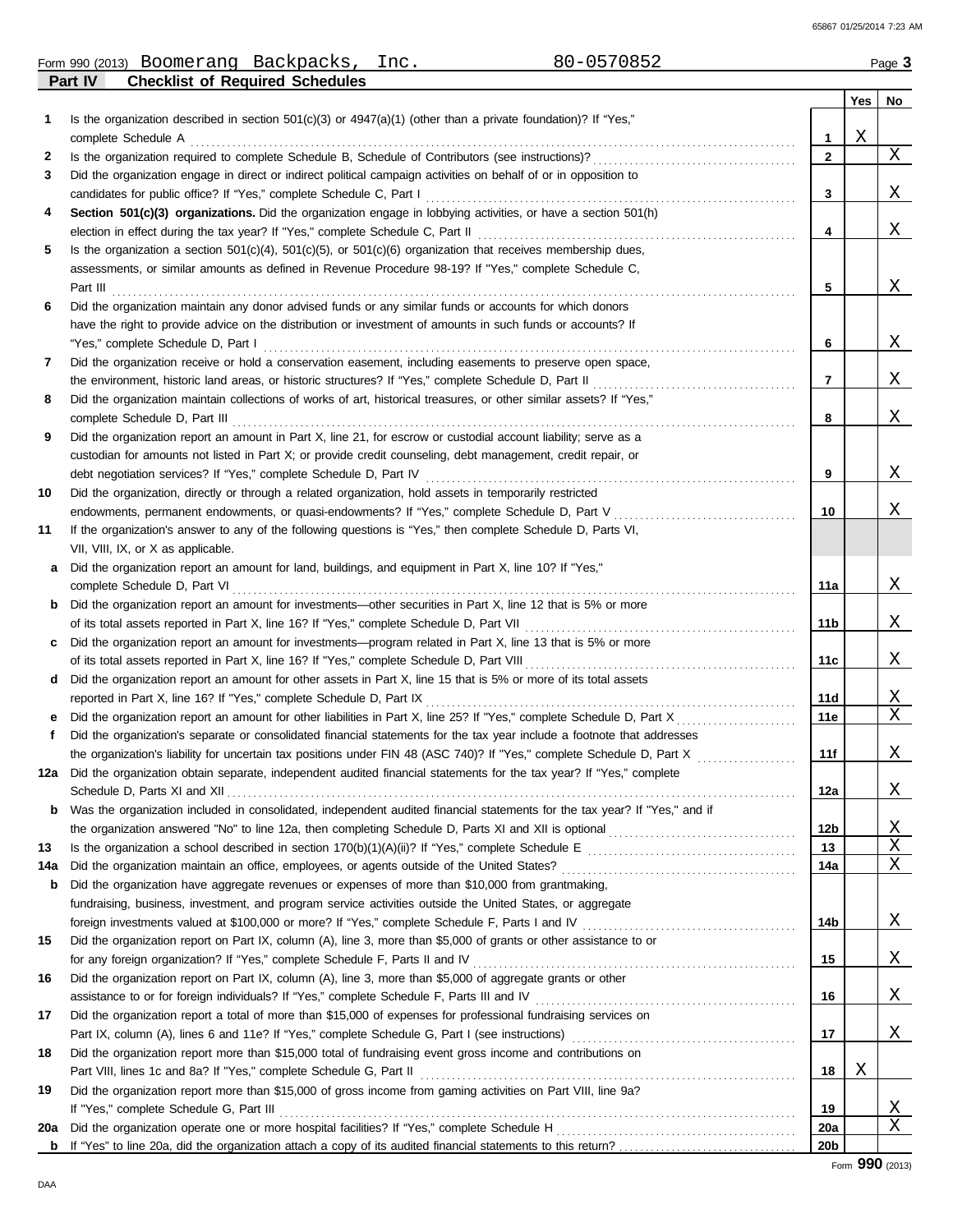65867 01/25/2014 7:23 AM

| Form<br>(2013)<br>990<br>.nc<br>Rackpacks<br>Boomerang<br>rpacks<br>DdC.<br>. | $\hat{z}$<br>$\cdots$<br>הטרי<br>Page<br>- |
|-------------------------------------------------------------------------------|--------------------------------------------|
|-------------------------------------------------------------------------------|--------------------------------------------|

|     | <b>Checklist of Required Schedules (continued)</b><br>Part IV                                                    |     |     |          |
|-----|------------------------------------------------------------------------------------------------------------------|-----|-----|----------|
|     |                                                                                                                  |     | Yes | No.      |
| 21  | Did the organization report more than \$5,000 of grants or other assistance to any domestic organization or      |     |     |          |
|     | government on Part IX, column (A), line 1? If "Yes," complete Schedule I, Parts I and II [[[[[[[[[[[[[[[[[[[[[   | 21  |     | X        |
| 22  | Did the organization report more than \$5,000 of grants or other assistance to individuals in the United States  |     |     |          |
|     | on Part IX, column (A), line 2? If "Yes," complete Schedule I, Parts I and III [[[[[[[[[[[[[[[[[[[[[[[[[[[[[[    | 22  |     | X        |
| 23  | Did the organization answer "Yes" to Part VII, Section A, line 3, 4, or 5 about compensation of the              |     |     |          |
|     | organization's current and former officers, directors, trustees, key employees, and highest compensated          |     |     |          |
|     | employees? If "Yes," complete Schedule J                                                                         | 23  |     | X        |
| 24a | Did the organization have a tax-exempt bond issue with an outstanding principal amount of more than              |     |     |          |
|     | \$100,000 as of the last day of the year, that was issued after December 31, 2002? If "Yes," answer lines 24b    |     |     |          |
|     | through 24d and complete Schedule K. If "No," go to line 25a                                                     | 24a |     | X        |
| b   |                                                                                                                  | 24b |     |          |
| c   | Did the organization maintain an escrow account other than a refunding escrow at any time during the year        |     |     |          |
|     | to defease any tax-exempt bonds?                                                                                 | 24с |     |          |
| d   |                                                                                                                  | 24d |     |          |
| 25a | Section 501(c)(3) and 501(c)(4) organizations. Did the organization engage in an excess benefit transaction      |     |     |          |
|     | with a disqualified person during the year? If "Yes," complete Schedule L, Part I                                | 25a |     | X        |
| b   | Is the organization aware that it engaged in an excess benefit transaction with a disqualified person in a prior |     |     |          |
|     | year, and that the transaction has not been reported on any of the organization's prior Forms 990 or 990-EZ?     |     |     |          |
|     | If "Yes," complete Schedule L, Part I                                                                            | 25b |     | X        |
| 26  | Did the organization report any amount on Part X, line 5, 6, or 22 for receivables from or payables to any       |     |     |          |
|     | current or former officers, directors, trustees, key employees, highest compensated employees, or                |     |     |          |
|     | disqualified persons? If so, complete Schedule L, Part II                                                        | 26  |     | X        |
| 27  | Did the organization provide a grant or other assistance to an officer, director, trustee, key employee,         |     |     |          |
|     |                                                                                                                  |     |     |          |
|     | substantial contributor or employee thereof, a grant selection committee member, or to a 35% controlled          | 27  |     | X        |
|     | entity or family member of any of these persons? If "Yes," complete Schedule L, Part III                         |     |     |          |
| 28  | Was the organization a party to a business transaction with one of the following parties (see Schedule L,        |     |     |          |
|     | Part IV instructions for applicable filing thresholds, conditions, and exceptions):                              |     |     | Χ        |
| а   | A current or former officer, director, trustee, or key employee? If "Yes," complete Schedule L, Part IV          | 28a |     |          |
| b   | A family member of a current or former officer, director, trustee, or key employee? If "Yes," complete           |     |     |          |
|     |                                                                                                                  | 28b |     | X        |
| c   | An entity of which a current or former officer, director, trustee, or key employee (or a family member thereof)  |     |     |          |
|     |                                                                                                                  | 28c |     | X        |
| 29  |                                                                                                                  | 29  |     | Χ        |
| 30  | Did the organization receive contributions of art, historical treasures, or other similar assets, or qualified   |     |     |          |
|     |                                                                                                                  | 30  |     | Χ        |
| 31  | Did the organization liquidate, terminate, or dissolve and cease operations? If "Yes," complete Schedule N,      |     |     |          |
|     | Part I                                                                                                           | 31  |     | X        |
| 32  | Did the organization sell, exchange, dispose of, or transfer more than 25% of its net assets? If "Yes,"          |     |     |          |
|     |                                                                                                                  | 32  |     | X        |
| 33  | Did the organization own 100% of an entity disregarded as separate from the organization under Regulations       |     |     |          |
|     |                                                                                                                  | 33  |     | X        |
| 34  | Was the organization related to any tax-exempt or taxable entity? If "Yes," complete Schedule R, Parts II, III,  |     |     |          |
|     | or IV, and Part V, line 1                                                                                        | 34  |     | <u>X</u> |
| 35a |                                                                                                                  | 35a |     | Χ        |
| b   | If "Yes" to line 35a, did the organization receive any payment from or engage in any transaction with a          |     |     |          |
|     |                                                                                                                  | 35b |     |          |
| 36  | Section 501(c)(3) organizations. Did the organization make any transfers to an exempt non-charitable             |     |     |          |
|     | related organization? If "Yes," complete Schedule R, Part V, line 2                                              | 36  |     | X        |
| 37  | Did the organization conduct more than 5% of its activities through an entity that is not a related organization |     |     |          |
|     | and that is treated as a partnership for federal income tax purposes? If "Yes," complete Schedule R,             |     |     |          |
|     | Part VI                                                                                                          | 37  |     | X        |
| 38  | Did the organization complete Schedule O and provide explanations in Schedule O for Part VI, lines 11b and       |     |     |          |
|     |                                                                                                                  | 38  | Χ   |          |

Form **990** (2013)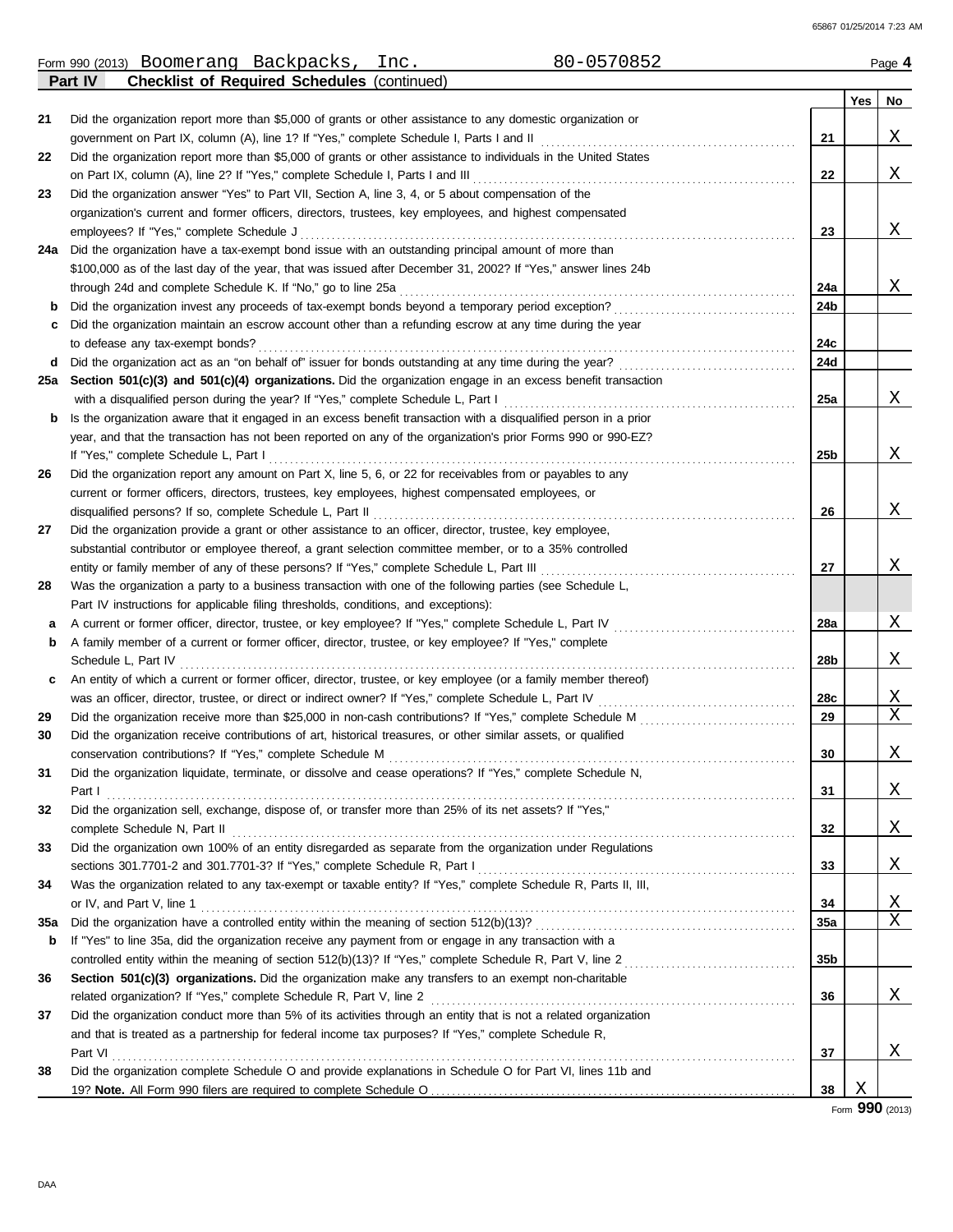|     | 80-0570852<br>Form 990 (2013) Boomerang Backpacks, Inc.                                                                            |                 |             |     |     | Page 5 |
|-----|------------------------------------------------------------------------------------------------------------------------------------|-----------------|-------------|-----|-----|--------|
|     | Statements Regarding Other IRS Filings and Tax Compliance<br>Part V                                                                |                 |             |     |     |        |
|     | Check if Schedule O contains a response or note to any line in this Part V                                                         |                 |             |     |     |        |
|     |                                                                                                                                    |                 |             |     | Yes | No.    |
| 1а  | Enter the number reported in Box 3 of Form 1096. Enter -0- if not applicable                                                       | 1a              | $\sqrt{2}$  |     |     |        |
| b   | Enter the number of Forms W-2G included in line 1a. Enter -0- if not applicable                                                    | 1 <sub>b</sub>  | $\mathbf 0$ |     |     |        |
| c   | Did the organization comply with backup withholding rules for reportable payments to vendors and                                   |                 |             |     |     |        |
|     | reportable gaming (gambling) winnings to prize winners?                                                                            |                 |             | 1c  |     | Χ      |
| 2a  | Enter the number of employees reported on Form W-3, Transmittal of Wage and Tax                                                    |                 |             |     |     |        |
|     | Statements, filed for the calendar year ending with or within the year covered by this return                                      | 2a              | 0           |     |     |        |
| b   | If at least one is reported on line 2a, did the organization file all required federal employment tax returns?                     |                 |             | 2b  |     |        |
|     | Note. If the sum of lines 1a and 2a is greater than 250, you may be required to e-file (see instructions)                          |                 |             |     |     |        |
| за  | Did the organization have unrelated business gross income of \$1,000 or more during the year?                                      |                 |             | 3a  |     | Χ      |
| b   | If "Yes," has it filed a Form 990-T for this year? If "No" to line 3b, provide an explanation in Schedule O                        |                 |             | 3b  |     |        |
| 4a  | At any time during the calendar year, did the organization have an interest in, or a signature or other authority                  |                 |             |     |     |        |
|     | over, a financial account in a foreign country (such as a bank account, securities account, or other financial                     |                 |             |     |     |        |
|     | account)?                                                                                                                          |                 |             | 4a  |     | Χ      |
| b   | If "Yes," enter the name of the foreign country: <b>u</b>                                                                          |                 |             |     |     |        |
|     | See instructions for filing requirements for Form TD F 90-22.1, Report of Foreign Bank and Financial Accounts.                     |                 |             |     |     |        |
| 5а  | Was the organization a party to a prohibited tax shelter transaction at any time during the tax year?                              |                 |             | 5a  |     | Χ      |
| b   |                                                                                                                                    |                 |             | 5b  |     | X      |
| c   | If "Yes" to line 5a or 5b, did the organization file Form 8886-T?                                                                  |                 |             | 5c  |     |        |
| 6a  | Does the organization have annual gross receipts that are normally greater than \$100,000, and did the                             |                 |             |     |     |        |
|     | organization solicit any contributions that were not tax deductible as charitable contributions?                                   |                 |             | 6a  |     | Χ      |
| b   | If "Yes," did the organization include with every solicitation an express statement that such contributions or                     |                 |             |     |     |        |
|     | gifts were not tax deductible?                                                                                                     |                 |             | 6b  |     |        |
| 7   | Organizations that may receive deductible contributions under section 170(c).                                                      |                 |             |     |     |        |
| а   | Did the organization receive a payment in excess of \$75 made partly as a contribution and partly for goods                        |                 |             |     |     |        |
|     | and services provided to the payor?                                                                                                |                 |             | 7a  |     | Χ      |
| b   |                                                                                                                                    |                 |             | 7b  |     |        |
| с   | Did the organization sell, exchange, or otherwise dispose of tangible personal property for which it was                           |                 |             |     |     |        |
|     | required to file Form 8282?                                                                                                        |                 |             | 7c  |     | Χ      |
| d   |                                                                                                                                    | 7d              |             |     |     |        |
| е   |                                                                                                                                    |                 |             | 7e  |     | Χ      |
| f   | Did the organization, during the year, pay premiums, directly or indirectly, on a personal benefit contract?                       |                 |             | 7f  |     | Χ      |
| g   | If the organization received a contribution of qualified intellectual property, did the organization file Form 8899 as required?   |                 |             | 7g  |     | Χ      |
| h   | If the organization received a contribution of cars, boats, airplanes, or other vehicles, did the organization file a Form 1098-C? |                 |             | 7h  |     | Χ      |
|     | Sponsoring organizations maintaining donor advised funds and section 509(a)(3) supporting                                          |                 |             |     |     |        |
|     | organizations. Did the supporting organization, or a donor advised fund maintained by a sponsoring                                 |                 |             |     |     |        |
|     | organization, have excess business holdings at any time during the year?                                                           |                 |             | 8   |     |        |
| 9   | Sponsoring organizations maintaining donor advised funds.                                                                          |                 |             |     |     |        |
| а   |                                                                                                                                    |                 |             | 9a  |     |        |
| b   |                                                                                                                                    |                 |             | 9b  |     |        |
| 10  | Section 501(c)(7) organizations. Enter:                                                                                            |                 |             |     |     |        |
| а   |                                                                                                                                    | 10a             |             |     |     |        |
| b   | Gross receipts, included on Form 990, Part VIII, line 12, for public use of club facilities                                        | 10b             |             |     |     |        |
| 11  | Section 501(c)(12) organizations. Enter:                                                                                           |                 |             |     |     |        |
| а   | Gross income from members or shareholders                                                                                          | 11a             |             |     |     |        |
| b   | Gross income from other sources (Do not net amounts due or paid to other sources                                                   |                 |             |     |     |        |
|     | against amounts due or received from them.)                                                                                        | 11 <sub>b</sub> |             |     |     |        |
| 12a | Section 4947(a)(1) non-exempt charitable trusts. Is the organization filing Form 990 in lieu of Form 1041?                         |                 |             | 12a |     |        |
| b   | If "Yes," enter the amount of tax-exempt interest received or accrued during the year                                              | 12 <sub>b</sub> |             |     |     |        |
| 13  | Section 501(c)(29) qualified nonprofit health insurance issuers.                                                                   |                 |             |     |     |        |
| а   | Is the organization licensed to issue qualified health plans in more than one state?                                               |                 |             | 13а |     |        |
|     | Note. See the instructions for additional information the organization must report on Schedule O.                                  |                 |             |     |     |        |
| b   | Enter the amount of reserves the organization is required to maintain by the states in which                                       |                 |             |     |     |        |
|     |                                                                                                                                    | 13 <sub>b</sub> |             |     |     |        |
| c   | Enter the amount of reserves on hand                                                                                               | 13 <sub>c</sub> |             |     |     |        |
| 14a | Did the organization receive any payments for indoor tanning services during the tax year?                                         |                 |             | 14a |     | X      |
| b   |                                                                                                                                    |                 |             | 14b |     |        |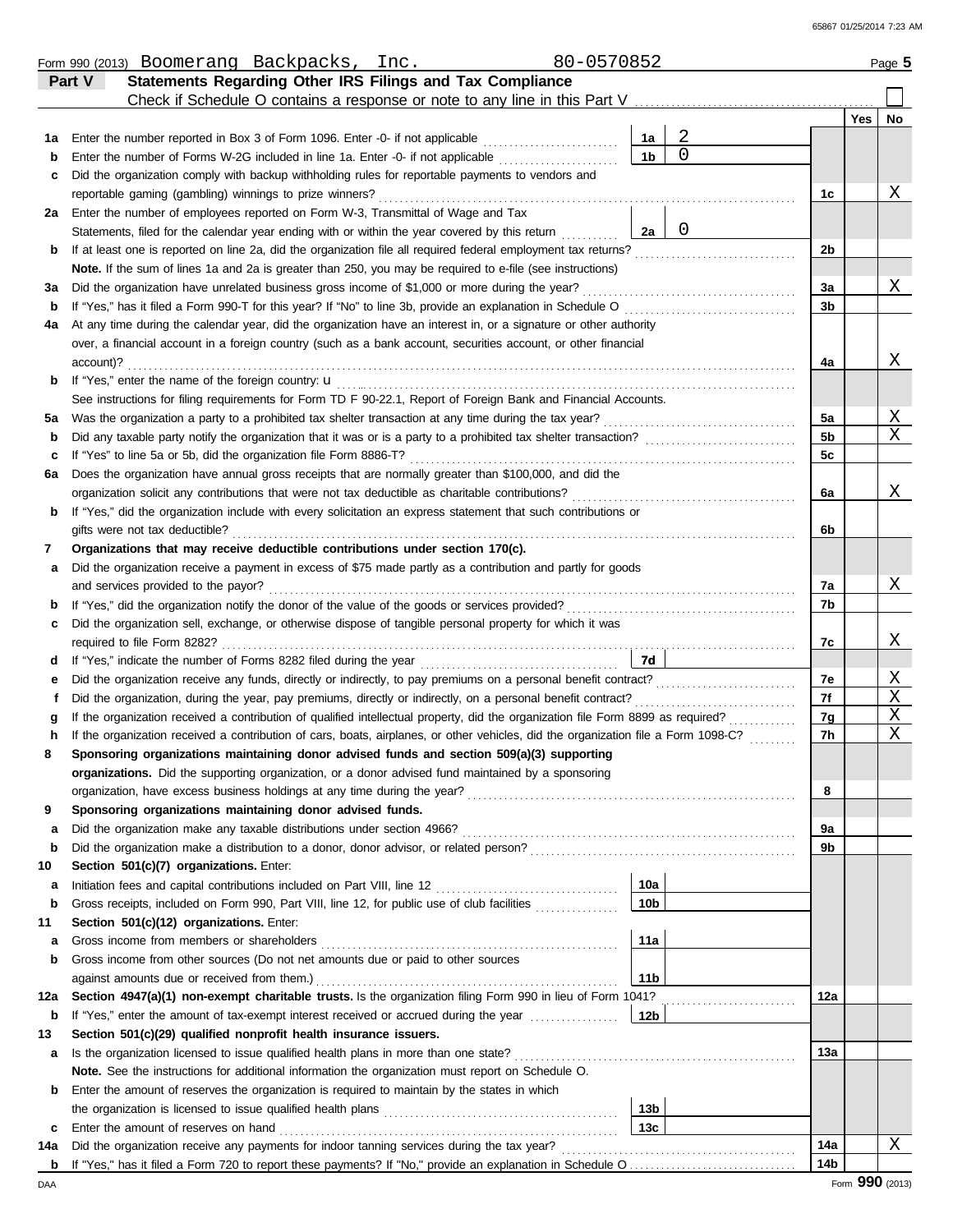|     | 80-0570852<br>Form 990 (2013) Boomerang Backpacks, Inc.                                                                                                  |    |   |     |     | Page 6         |
|-----|----------------------------------------------------------------------------------------------------------------------------------------------------------|----|---|-----|-----|----------------|
|     | Governance, Management, and Disclosure For each "Yes" response to lines 2 through 7b below, and for a "No"<br>Part VI                                    |    |   |     |     |                |
|     | response to line 8a, 8b, or 10b below, describe the circumstances, processes, or changes in Schedule O. See instructions.                                |    |   |     |     |                |
|     |                                                                                                                                                          |    |   |     |     | $ \mathrm{X} $ |
|     | Section A. Governing Body and Management                                                                                                                 |    |   |     |     |                |
|     |                                                                                                                                                          |    |   |     | Yes | No             |
| 1a  | Enter the number of voting members of the governing body at the end of the tax year                                                                      | 1a | 7 |     |     |                |
|     | If there are material differences in voting rights among members of the governing body, or                                                               |    |   |     |     |                |
|     | if the governing body delegated broad authority to an executive committee or similar                                                                     |    |   |     |     |                |
|     | committee, explain in Schedule O.                                                                                                                        |    |   |     |     |                |
| b   | Enter the number of voting members included in line 1a, above, who are independent                                                                       | 1b | 7 |     |     |                |
| 2   | Did any officer, director, trustee, or key employee have a family relationship or a business relationship with                                           |    |   |     |     |                |
|     | any other officer, director, trustee, or key employee?                                                                                                   |    |   | 2   |     | Χ              |
| 3   | Did the organization delegate control over management duties customarily performed by or under the direct                                                |    |   |     |     |                |
|     | supervision of officers, directors, or trustees, or key employees to a management company or other person?                                               |    |   | 3   |     | Χ              |
| 4   |                                                                                                                                                          |    |   | 4   |     | X              |
| 5   |                                                                                                                                                          |    |   | 5   |     | Χ              |
| 6   | Did the organization have members or stockholders?                                                                                                       |    |   | 6   |     | Χ              |
| 7a  | Did the organization have members, stockholders, or other persons who had the power to elect or appoint                                                  |    |   |     |     |                |
|     | one or more members of the governing body?                                                                                                               |    |   | 7a  |     | Χ              |
| b   | Are any governance decisions of the organization reserved to (or subject to approval by) members,                                                        |    |   |     |     |                |
|     | stockholders, or persons other than the governing body?                                                                                                  |    |   | 7b  |     | Χ              |
| 8   | Did the organization contemporaneously document the meetings held or written actions undertaken during the year by the following:                        |    |   |     |     |                |
| а   | The governing body?                                                                                                                                      |    |   | 8а  | Χ   |                |
| b   | Each committee with authority to act on behalf of the governing body?                                                                                    |    |   | 8b  | Χ   |                |
| 9   | Is there any officer, director, trustee, or key employee listed in Part VII, Section A, who cannot be reached at                                         |    |   |     |     |                |
|     |                                                                                                                                                          |    |   | 9   |     | Χ              |
|     | Section B. Policies (This Section B requests information about policies not required by the Internal Revenue Code.)                                      |    |   |     |     |                |
|     |                                                                                                                                                          |    |   |     | Yes | No             |
| 10a | Did the organization have local chapters, branches, or affiliates?                                                                                       |    |   | 10a |     | Χ              |
| b   | If "Yes," did the organization have written policies and procedures governing the activities of such chapters,                                           |    |   |     |     |                |
|     |                                                                                                                                                          |    |   | 10b |     |                |
| 11a | Has the organization provided a complete copy of this Form 990 to all members of its governing body before filing the form?                              |    |   | 11a | Χ   |                |
| b   | Describe in Schedule O the process, if any, used by the organization to review this Form 990.                                                            |    |   |     |     |                |
| 12a | Did the organization have a written conflict of interest policy? If "No," go to line 13                                                                  |    |   | 12a | Χ   |                |
| b   | Were officers, directors, or trustees, and key employees required to disclose annually interests that could give rise to conflicts?                      |    |   | 12b | Χ   |                |
| c   | Did the organization regularly and consistently monitor and enforce compliance with the policy? If "Yes,"                                                |    |   |     |     |                |
|     | describe in Schedule O how this was done                                                                                                                 |    |   | 12c | Χ   |                |
| 13  | Did the organization have a written whistleblower policy?                                                                                                |    |   | 13  |     | Χ              |
| 14  | Did the organization have a written document retention and destruction policy?                                                                           |    |   | 14  |     | Χ              |
| 15  | Did the process for determining compensation of the following persons include a review and approval by                                                   |    |   |     |     |                |
|     | independent persons, comparability data, and contemporaneous substantiation of the deliberation and decision?                                            |    |   |     |     |                |
|     |                                                                                                                                                          |    |   | 15a |     | Χ              |
| а   | Other officers or key employees of the organization                                                                                                      |    |   |     |     | Χ              |
| b   | If "Yes" to line 15a or 15b, describe the process in Schedule O (see instructions).                                                                      |    |   | 15b |     |                |
|     |                                                                                                                                                          |    |   |     |     |                |
| 16a | Did the organization invest in, contribute assets to, or participate in a joint venture or similar arrangement<br>with a taxable entity during the year? |    |   |     |     | Χ              |
|     |                                                                                                                                                          |    |   | 16a |     |                |
| b   | If "Yes," did the organization follow a written policy or procedure requiring the organization to evaluate its                                           |    |   |     |     |                |
|     | participation in joint venture arrangements under applicable federal tax law, and take steps to safeguard the                                            |    |   |     |     |                |
|     |                                                                                                                                                          |    |   | 16b |     |                |
|     | <b>Section C. Disclosure</b>                                                                                                                             |    |   |     |     |                |
| 17  | List the states with which a copy of this Form 990 is required to be filed $\mathbf u$ None                                                              |    |   |     |     |                |
| 18  | Section 6104 requires an organization to make its Forms 1023 (or 1024 if applicable), 990, and 990-T (Section 501(c)(3)s only)                           |    |   |     |     |                |
|     | available for public inspection. Indicate how you made these available. Check all that apply.                                                            |    |   |     |     |                |
|     | Another's website $ X $ Upon request<br>Own website<br>Other (explain in Schedule O)                                                                     |    |   |     |     |                |
| 19  | Describe in Schedule O whether (and if so, how) the organization made its governing documents, conflict of interest policy, and                          |    |   |     |     |                |
|     | financial statements available to the public during the tax year.                                                                                        |    |   |     |     |                |
| 20  | State the name, physical address, and telephone number of the person who possesses the books and records of the                                          |    |   |     |     |                |
|     | organization: <b>u</b> Carla Butler<br>733 E North St                                                                                                    |    |   |     |     |                |

Exendallville IN 46755 260-347-0475<br>AA Form **990** (2013)

733 E North St<br>TN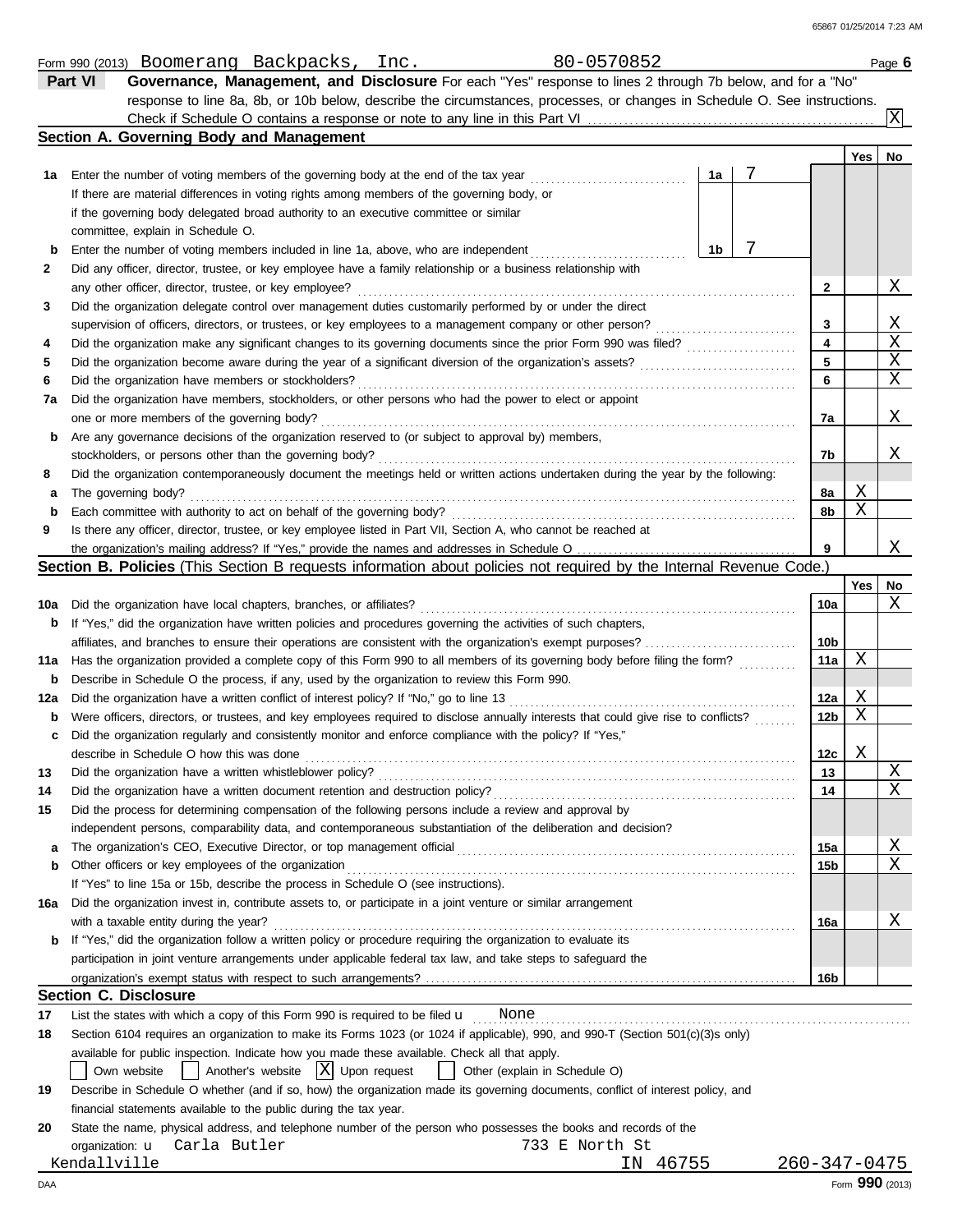| Part VII                 | Compensation of Officers, Directors, Trustees, Key Employees, Highest Compensated Employees, and                                                                                                                                           |
|--------------------------|--------------------------------------------------------------------------------------------------------------------------------------------------------------------------------------------------------------------------------------------|
|                          | Independent Contractors                                                                                                                                                                                                                    |
|                          |                                                                                                                                                                                                                                            |
| Section A.               | Officers, Directors, Trustees, Key Employees, and Highest Compensated Employees                                                                                                                                                            |
| organization's tax year. | 1a Complete this table for all persons required to be listed. Report compensation for the calendar year ending with or within the                                                                                                          |
|                          | • List all of the organization's <b>current</b> officers, directors, trustees (whether individuals or organizations), regardless of amount of<br>compensation. Enter -0- in columns $(D)$ , $(E)$ , and $(F)$ if no compensation was paid. |

● List all of the organization's **current** key employees, if any. See instructions for definition of "key employee."

who received reportable compensation (Box 5 of Form W-2 and/or Box 7 of Form 1099-MISC) of more than \$100,000 from the organization and any related organizations. ■ List the organization's five **current** highest compensated employees (other than an officer, director, trustee, or key employee)<br> **•** Pregiund reportable compensation (Box 5 of Ferm W 2 and/or Box 7 of Ferm 1000 MISC) o

■ List all of the organization's **former** officers, key employees, and highest compensated employees who received more than<br> **•** 00.000 of reportable compensation from the examization and any related examizations \$100,000 of reportable compensation from the organization and any related organizations.

■ List all of the organization's **former directors or trustees** that received, in the capacity as a former director or trustee of the practization more than \$10,000 of reportable compensation from the organization and any organization, more than \$10,000 of reportable compensation from the organization and any related organizations. List persons in the following order: individual trustees or directors; institutional trustees; officers; key employees; highest compensated employees; and former such persons.

Check this box if neither the organization nor any related organizations compensated any current officer, director, or trustee.  $|X|$ 

| (A)<br>Name and Title                | (B)<br>Average<br>hours per<br>week<br>(list any               |                                   |                      | (C)<br>Position |              | (do not check more than one<br>box, unless person is both an<br>officer and a director/trustee) |               | (D)<br>Reportable<br>compensation<br>from<br>the | (E)<br>Reportable<br>compensation from<br>related<br>organizations | (F)<br>Estimated<br>amount of<br>other<br>compensation   |
|--------------------------------------|----------------------------------------------------------------|-----------------------------------|----------------------|-----------------|--------------|-------------------------------------------------------------------------------------------------|---------------|--------------------------------------------------|--------------------------------------------------------------------|----------------------------------------------------------|
|                                      | hours for<br>related<br>organizations<br>below dotted<br>line) | Individual trustee<br>or director | nstitutional trustee | Officer         | Key employee | Highest compensated<br>employee                                                                 | <b>Former</b> | organization<br>(W-2/1099-MISC)                  | (W-2/1099-MISC)                                                    | from the<br>organization<br>and related<br>organizations |
| (1) Mark Cockroft                    | 10.00                                                          |                                   |                      |                 |              |                                                                                                 |               |                                                  |                                                                    |                                                          |
| Director                             | 0.00                                                           | Χ                                 |                      | X               |              |                                                                                                 |               | 0                                                | $\mathbf 0$                                                        | 0                                                        |
| (2) David Frey<br>Board Member       | 1.00<br>0.00                                                   | Χ                                 |                      |                 |              |                                                                                                 |               | 0                                                | 0                                                                  | 0                                                        |
| (3) Denny Bragg                      |                                                                |                                   |                      |                 |              |                                                                                                 |               |                                                  |                                                                    |                                                          |
| Secretary                            | 1.00<br>0.00                                                   | X                                 |                      | X               |              |                                                                                                 |               | 0                                                | 0                                                                  | 0                                                        |
| (4) Kara Conrad                      |                                                                |                                   |                      |                 |              |                                                                                                 |               |                                                  |                                                                    |                                                          |
| Board Member                         | 1.00<br>0.00                                                   | $\mathbf X$                       |                      |                 |              |                                                                                                 |               | 0                                                | 0                                                                  | 0                                                        |
| (5) Andrea Stieglitz<br>Board Member | 1.00<br>0.00                                                   | Χ                                 |                      |                 |              |                                                                                                 |               | 0                                                | $\mathbf 0$                                                        | $\mathsf{O}\xspace$                                      |
| (6) Gary Furlow                      |                                                                |                                   |                      |                 |              |                                                                                                 |               |                                                  |                                                                    |                                                          |
| Board Member                         | 1.00<br>0.00                                                   | $\mathbf X$                       |                      |                 |              |                                                                                                 |               | 0                                                | $\mathbf 0$                                                        | 0                                                        |
| (7) Kryste Wallen                    |                                                                |                                   |                      |                 |              |                                                                                                 |               |                                                  |                                                                    |                                                          |
| Board Member                         | 1.00<br>0.00                                                   | X                                 |                      |                 |              |                                                                                                 |               | 0                                                | 0                                                                  | 0                                                        |
| (8)                                  |                                                                |                                   |                      |                 |              |                                                                                                 |               |                                                  |                                                                    |                                                          |
|                                      |                                                                |                                   |                      |                 |              |                                                                                                 |               |                                                  |                                                                    |                                                          |
| (9)                                  |                                                                |                                   |                      |                 |              |                                                                                                 |               |                                                  |                                                                    |                                                          |
|                                      |                                                                |                                   |                      |                 |              |                                                                                                 |               |                                                  |                                                                    |                                                          |
| (10)                                 |                                                                |                                   |                      |                 |              |                                                                                                 |               |                                                  |                                                                    |                                                          |
|                                      |                                                                |                                   |                      |                 |              |                                                                                                 |               |                                                  |                                                                    |                                                          |
| (11)                                 |                                                                |                                   |                      |                 |              |                                                                                                 |               |                                                  |                                                                    |                                                          |
|                                      |                                                                |                                   |                      |                 |              |                                                                                                 |               |                                                  |                                                                    |                                                          |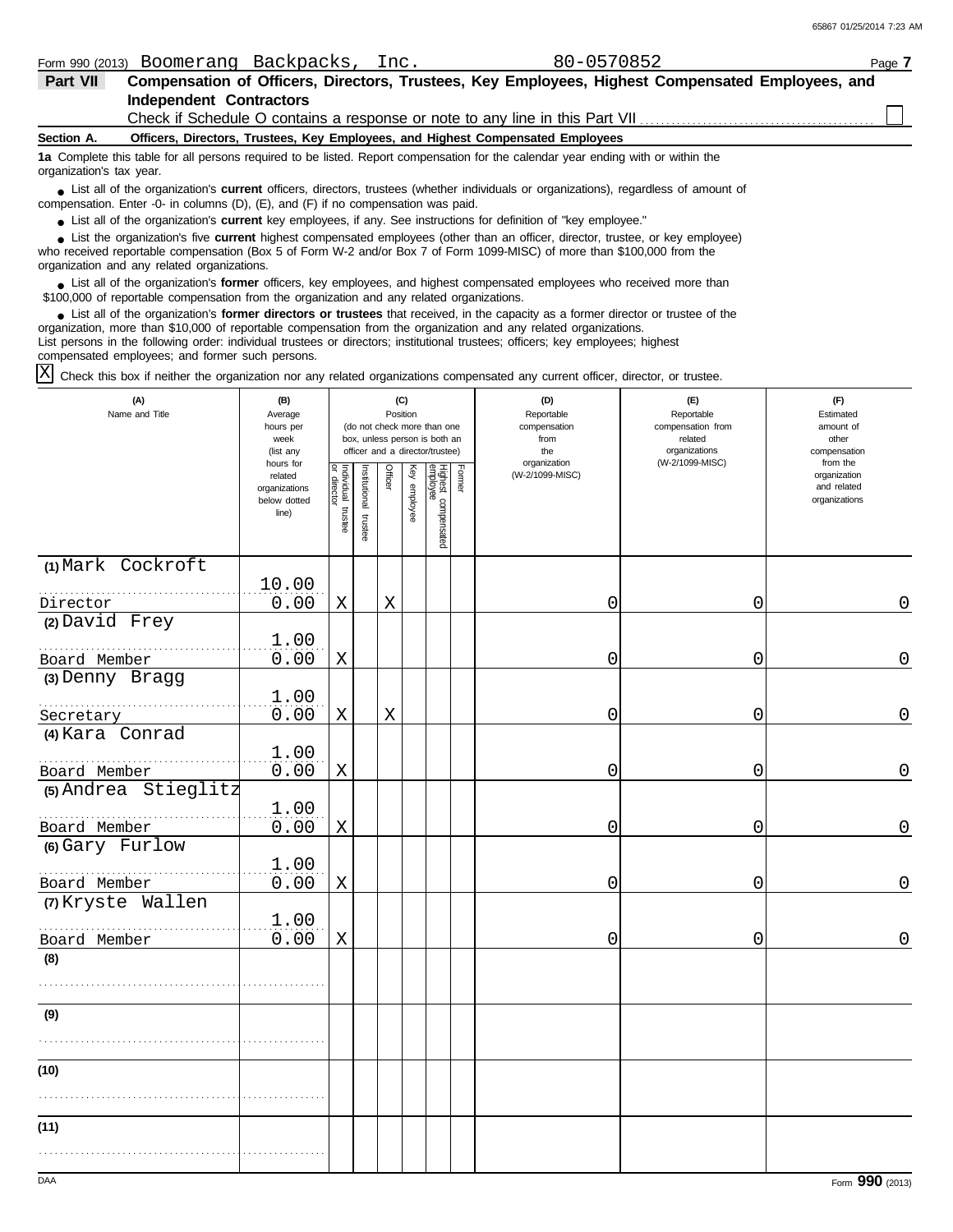|                   | Form 990 (2013) Boomerang Backpacks, Inc.                                                                                                                                                                                                                                                      |                                                                |                                      |                                     |  |                 |                                                                                                 |                  | 80-0570852                                                                                             |                                                                                                                                                                                                                                |                                                                    | 65867 01/25/2014 7:23 AM<br>Page 8 |
|-------------------|------------------------------------------------------------------------------------------------------------------------------------------------------------------------------------------------------------------------------------------------------------------------------------------------|----------------------------------------------------------------|--------------------------------------|-------------------------------------|--|-----------------|-------------------------------------------------------------------------------------------------|------------------|--------------------------------------------------------------------------------------------------------|--------------------------------------------------------------------------------------------------------------------------------------------------------------------------------------------------------------------------------|--------------------------------------------------------------------|------------------------------------|
|                   | Part VII                                                                                                                                                                                                                                                                                       |                                                                |                                      |                                     |  |                 |                                                                                                 |                  | Section A. Officers, Directors, Trustees, Key Employees, and Highest Compensated Employees (continued) |                                                                                                                                                                                                                                |                                                                    |                                    |
|                   | (A)<br>Name and title                                                                                                                                                                                                                                                                          | (B)<br>Average<br>hours per<br>week<br>(list any               |                                      |                                     |  | (C)<br>Position | (do not check more than one<br>box, unless person is both an<br>officer and a director/trustee) |                  | (D)<br>Reportable<br>compensation<br>from<br>the<br>organization                                       | (E)<br>Reportable<br>compensation from<br>related<br>organizations<br>(W-2/1099-MISC)                                                                                                                                          | (F)<br>Estimated<br>amount of<br>other<br>compensation<br>from the |                                    |
|                   |                                                                                                                                                                                                                                                                                                | hours for<br>related<br>organizations<br>below dotted<br>line) | Individual<br>or director<br>trustee | Officer<br>Institutional<br>trustee |  | Ķey<br>employee | Highest compensated<br>employee                                                                 | Former           | (W-2/1099-MISC)                                                                                        |                                                                                                                                                                                                                                | organization<br>and related<br>organizations                       |                                    |
| (12)              |                                                                                                                                                                                                                                                                                                |                                                                |                                      |                                     |  |                 |                                                                                                 |                  |                                                                                                        |                                                                                                                                                                                                                                |                                                                    |                                    |
| (13)              |                                                                                                                                                                                                                                                                                                |                                                                |                                      |                                     |  |                 |                                                                                                 |                  |                                                                                                        |                                                                                                                                                                                                                                |                                                                    |                                    |
| (14)              |                                                                                                                                                                                                                                                                                                |                                                                |                                      |                                     |  |                 |                                                                                                 |                  |                                                                                                        |                                                                                                                                                                                                                                |                                                                    |                                    |
| (15)              |                                                                                                                                                                                                                                                                                                |                                                                |                                      |                                     |  |                 |                                                                                                 |                  |                                                                                                        |                                                                                                                                                                                                                                |                                                                    |                                    |
| (16)              |                                                                                                                                                                                                                                                                                                |                                                                |                                      |                                     |  |                 |                                                                                                 |                  |                                                                                                        |                                                                                                                                                                                                                                |                                                                    |                                    |
| (17)              |                                                                                                                                                                                                                                                                                                |                                                                |                                      |                                     |  |                 |                                                                                                 |                  |                                                                                                        |                                                                                                                                                                                                                                |                                                                    |                                    |
| (18)              |                                                                                                                                                                                                                                                                                                |                                                                |                                      |                                     |  |                 |                                                                                                 |                  |                                                                                                        |                                                                                                                                                                                                                                |                                                                    |                                    |
| (19)              |                                                                                                                                                                                                                                                                                                |                                                                |                                      |                                     |  |                 |                                                                                                 |                  |                                                                                                        |                                                                                                                                                                                                                                |                                                                    |                                    |
|                   |                                                                                                                                                                                                                                                                                                |                                                                |                                      |                                     |  |                 |                                                                                                 | u                |                                                                                                        |                                                                                                                                                                                                                                |                                                                    |                                    |
| d<br>$\mathbf{2}$ | c Total from continuation sheets to Part VII, Section A<br>Total number of individuals (including but not limited to those listed above) who received more than \$100,000 in                                                                                                                   |                                                                |                                      |                                     |  |                 |                                                                                                 | u<br>$\mathbf u$ |                                                                                                        |                                                                                                                                                                                                                                |                                                                    |                                    |
| 3                 | reportable compensation from the organization $\mathbf{u}$ $\mathbf{0}$<br>Did the organization list any former officer, director, or trustee, key employee, or highest compensated                                                                                                            |                                                                |                                      |                                     |  |                 |                                                                                                 |                  |                                                                                                        |                                                                                                                                                                                                                                |                                                                    | Yes<br>No<br>Χ                     |
| 4                 | employee on line 1a? If "Yes," complete Schedule J for such individual<br>For any individual listed on line 1a, is the sum of reportable compensation and other compensation from the<br>organization and related organizations greater than \$150,000? If "Yes," complete Schedule J for such |                                                                |                                      |                                     |  |                 |                                                                                                 |                  |                                                                                                        | individual with the contract of the contract of the contract of the contract of the contract of the contract of the contract of the contract of the contract of the contract of the contract of the contract of the contract o | 3<br>4                                                             | Χ                                  |
| 5                 | Did any person listed on line 1a receive or accrue compensation from any unrelated organization or individual                                                                                                                                                                                  |                                                                |                                      |                                     |  |                 |                                                                                                 |                  |                                                                                                        |                                                                                                                                                                                                                                | 5                                                                  | X                                  |
|                   | Section B. Independent Contractors                                                                                                                                                                                                                                                             |                                                                |                                      |                                     |  |                 |                                                                                                 |                  |                                                                                                        |                                                                                                                                                                                                                                |                                                                    |                                    |
| 1                 | Complete this table for your five highest compensated independent contractors that received more than \$100,000 of<br>compensation from the organization. Report compensation for the calendar year ending with or within the organization's tax year.                                         |                                                                |                                      |                                     |  |                 |                                                                                                 |                  |                                                                                                        |                                                                                                                                                                                                                                |                                                                    |                                    |
|                   |                                                                                                                                                                                                                                                                                                | (A)<br>Name and business address                               |                                      |                                     |  |                 |                                                                                                 |                  |                                                                                                        | (B)<br>Description of services                                                                                                                                                                                                 |                                                                    | $\overline{C}$<br>Compensation     |
|                   |                                                                                                                                                                                                                                                                                                |                                                                |                                      |                                     |  |                 |                                                                                                 |                  |                                                                                                        |                                                                                                                                                                                                                                |                                                                    |                                    |
|                   |                                                                                                                                                                                                                                                                                                |                                                                |                                      |                                     |  |                 |                                                                                                 |                  |                                                                                                        |                                                                                                                                                                                                                                |                                                                    |                                    |
|                   |                                                                                                                                                                                                                                                                                                |                                                                |                                      |                                     |  |                 |                                                                                                 |                  |                                                                                                        |                                                                                                                                                                                                                                |                                                                    |                                    |
| $\mathbf{2}$      | Total number of independent contractors (including but not limited to those listed above) who<br>received more than \$100,000 of compensation from the organization u                                                                                                                          |                                                                |                                      |                                     |  |                 |                                                                                                 |                  |                                                                                                        | 0                                                                                                                                                                                                                              |                                                                    |                                    |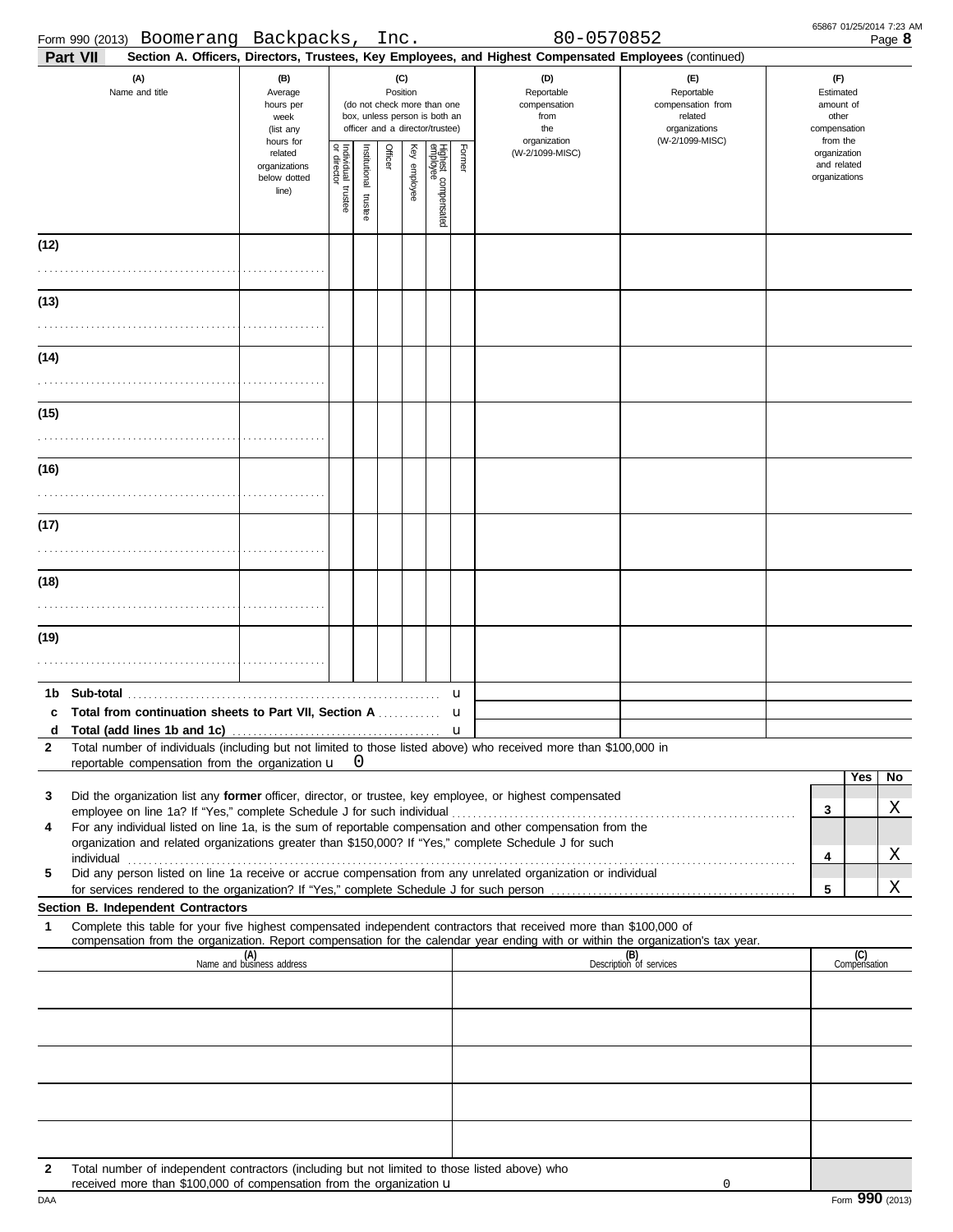65867 01/25/2014 7:23 AM

|                              | Part VIII | <b>Statement of Revenue</b>                                        |                |               |                   |                      |                                                      |                                         |                                                                  |
|------------------------------|-----------|--------------------------------------------------------------------|----------------|---------------|-------------------|----------------------|------------------------------------------------------|-----------------------------------------|------------------------------------------------------------------|
|                              |           |                                                                    |                |               |                   | (A)<br>Total revenue | $(B)$<br>Related or<br>exempt<br>function<br>revenue | (C)<br>Unrelated<br>business<br>revenue | (D)<br>Revenue<br>excluded from tax<br>under sections<br>512-514 |
|                              |           | 1a Federated campaigns                                             | 1a             |               |                   |                      |                                                      |                                         |                                                                  |
|                              |           | <b>b</b> Membership dues                                           | 1 <sub>b</sub> |               |                   |                      |                                                      |                                         |                                                                  |
|                              |           | c Fundraising events                                               | 1 <sub>c</sub> |               |                   |                      |                                                      |                                         |                                                                  |
|                              |           | d Related organizations<br>.                                       | 1 <sub>d</sub> |               |                   |                      |                                                      |                                         |                                                                  |
|                              |           | <b>e</b> Government grants (contributions)                         | 1e             |               | 4,370             |                      |                                                      |                                         |                                                                  |
|                              |           | f All other contributions, gifts, grants,                          |                |               |                   |                      |                                                      |                                         |                                                                  |
|                              |           | and similar amounts not included above                             | 1f             |               | 166,895           |                      |                                                      |                                         |                                                                  |
|                              | g         | Noncash contributions included in lines 1a-1f:                     |                | $\frac{1}{2}$ | . <b>.</b>        |                      |                                                      |                                         |                                                                  |
| Contributions, Gifts, Grants |           |                                                                    |                |               |                   | 171,265              |                                                      |                                         |                                                                  |
|                              |           |                                                                    |                |               | Busn. Code        |                      |                                                      |                                         |                                                                  |
| Service Revenue              | 2a        |                                                                    |                |               |                   |                      |                                                      |                                         |                                                                  |
|                              | b         |                                                                    |                |               |                   |                      |                                                      |                                         |                                                                  |
|                              | c         |                                                                    |                |               |                   |                      |                                                      |                                         |                                                                  |
|                              | d         |                                                                    |                |               |                   |                      |                                                      |                                         |                                                                  |
|                              |           |                                                                    |                |               |                   |                      |                                                      |                                         |                                                                  |
| Program                      |           | f All other program service revenue $\ldots$                       |                |               |                   |                      |                                                      |                                         |                                                                  |
|                              |           |                                                                    |                |               | $\mathbf u$       |                      |                                                      |                                         |                                                                  |
|                              | 3         | Investment income (including dividends, interest,                  |                |               |                   |                      |                                                      |                                         |                                                                  |
|                              |           | and other similar amounts)                                         |                |               | u                 | 23                   |                                                      |                                         | 23                                                               |
|                              | 4         | Income from investment of tax-exempt bond proceeds                 |                |               | $\mathbf u$       |                      |                                                      |                                         |                                                                  |
|                              | 5         |                                                                    |                |               | u                 |                      |                                                      |                                         |                                                                  |
|                              |           | (i) Real                                                           |                |               | (ii) Personal     |                      |                                                      |                                         |                                                                  |
|                              | 6а        | Gross rents                                                        |                |               |                   |                      |                                                      |                                         |                                                                  |
|                              | b         | Less: rental exps.                                                 |                |               |                   |                      |                                                      |                                         |                                                                  |
|                              | c         | Rental inc. or (loss)                                              |                |               |                   |                      |                                                      |                                         |                                                                  |
|                              | d         | <b>7a</b> Gross amount from                                        |                |               | u                 |                      |                                                      |                                         |                                                                  |
|                              |           | (i) Securities<br>sales of assets                                  |                |               | (ii) Other        |                      |                                                      |                                         |                                                                  |
|                              |           | other than inventory                                               |                |               |                   |                      |                                                      |                                         |                                                                  |
|                              |           | <b>b</b> Less: cost or other                                       |                |               |                   |                      |                                                      |                                         |                                                                  |
|                              |           | basis & sales exps.                                                |                |               |                   |                      |                                                      |                                         |                                                                  |
|                              |           | c Gain or (loss)                                                   |                |               |                   |                      |                                                      |                                         |                                                                  |
|                              |           |                                                                    |                |               | u                 |                      |                                                      |                                         |                                                                  |
|                              |           | 8a Gross income from fundraising events                            |                |               |                   |                      |                                                      |                                         |                                                                  |
| Other Revenue                |           | (not including $\$\dots$<br>of contributions reported on line 1c). |                |               |                   |                      |                                                      |                                         |                                                                  |
|                              |           |                                                                    |                |               | 25,891            |                      |                                                      |                                         |                                                                  |
|                              |           | <b>b</b> Less: direct expenses                                     | b              |               |                   |                      |                                                      |                                         |                                                                  |
|                              |           | c Net income or (loss) from fundraising events  u                  |                |               |                   | 25,891               |                                                      |                                         |                                                                  |
|                              |           | 9a Gross income from gaming activities.                            |                |               |                   |                      |                                                      |                                         |                                                                  |
|                              |           | See Part IV, line 19                                               | a              |               |                   |                      |                                                      |                                         |                                                                  |
|                              |           | <b>b</b> Less: direct expenses <i>minimum</i>                      | b              |               |                   |                      |                                                      |                                         |                                                                  |
|                              |           | c Net income or (loss) from gaming activities  u                   |                |               |                   |                      |                                                      |                                         |                                                                  |
|                              |           | 10a Gross sales of inventory, less                                 |                |               |                   |                      |                                                      |                                         |                                                                  |
|                              |           | returns and allowances  a                                          |                |               |                   |                      |                                                      |                                         |                                                                  |
|                              |           | <b>b</b> Less: cost of goods sold                                  | b              |               |                   |                      |                                                      |                                         |                                                                  |
|                              |           | c Net income or (loss) from sales of inventory  u                  |                |               |                   |                      |                                                      |                                         |                                                                  |
|                              |           | Miscellaneous Revenue                                              |                |               | <b>Busn. Code</b> |                      |                                                      |                                         |                                                                  |
|                              |           |                                                                    |                |               |                   |                      |                                                      |                                         |                                                                  |
|                              | b         |                                                                    |                |               |                   |                      |                                                      |                                         |                                                                  |
|                              | c         |                                                                    |                |               |                   |                      |                                                      |                                         |                                                                  |
|                              |           |                                                                    |                |               |                   |                      |                                                      |                                         |                                                                  |
|                              |           |                                                                    |                |               | $\mathbf{u}$      |                      |                                                      |                                         |                                                                  |
|                              | 12        |                                                                    |                |               | $\mathbf{u}$      | 197,179              | $\overline{0}$                                       | $\overline{0}$                          | 23                                                               |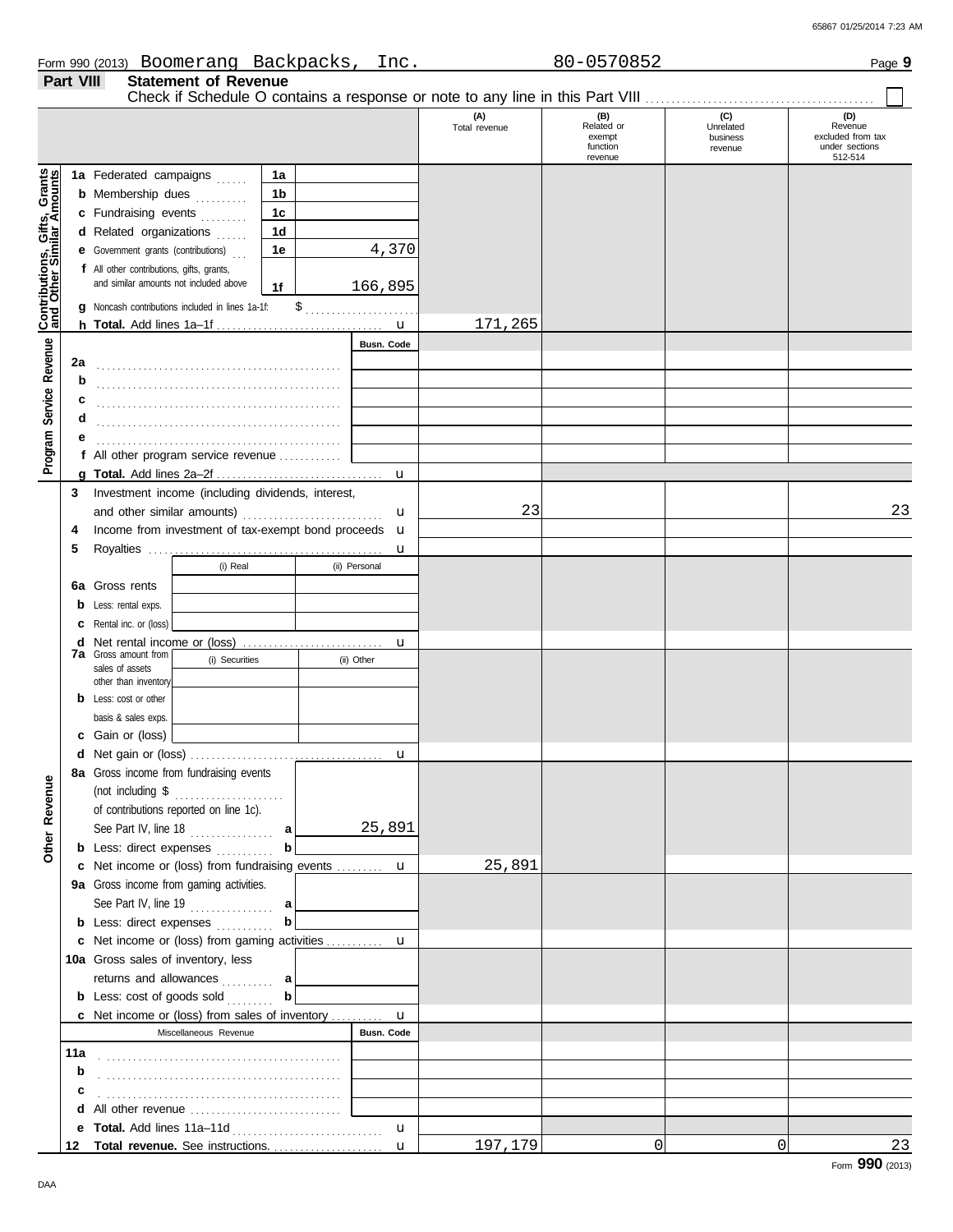## **Part IX Statement of Functional Expenses** Form 990 (2013) Page **10** Boomerang Backpacks, Inc. 80-0570852 Section 501(c)(3) and 501(c)(4) organizations must complete all columns. All other organizations must complete column (A).

|              | Check if Schedule O contains a response or note to any line in this Part IX                                                                                                                                                    |                       |                                    |                                           |                                |
|--------------|--------------------------------------------------------------------------------------------------------------------------------------------------------------------------------------------------------------------------------|-----------------------|------------------------------------|-------------------------------------------|--------------------------------|
|              | Do not include amounts reported on lines 6b,<br>7b, 8b, 9b, and 10b of Part VIII.                                                                                                                                              | (A)<br>Total expenses | (B)<br>Program service<br>expenses | (C)<br>Management and<br>general expenses | (D)<br>Fundraising<br>expenses |
| 1.           | Grants and other assistance to governments and                                                                                                                                                                                 |                       |                                    |                                           |                                |
|              | organizations in the U.S. See Part IV, line 21                                                                                                                                                                                 |                       |                                    |                                           |                                |
| $\mathbf{2}$ | Grants and other assistance to individuals in                                                                                                                                                                                  |                       |                                    |                                           |                                |
|              | the U.S. See Part IV, line 22                                                                                                                                                                                                  |                       |                                    |                                           |                                |
| 3            | Grants and other assistance to governments,                                                                                                                                                                                    |                       |                                    |                                           |                                |
|              | organizations, and individuals outside the                                                                                                                                                                                     |                       |                                    |                                           |                                |
|              | U.S. See Part IV, lines 15 and 16                                                                                                                                                                                              |                       |                                    |                                           |                                |
| 4            | Benefits paid to or for members                                                                                                                                                                                                |                       |                                    |                                           |                                |
| 5            | Compensation of current officers, directors,                                                                                                                                                                                   |                       |                                    |                                           |                                |
|              | trustees, and key employees                                                                                                                                                                                                    |                       |                                    |                                           |                                |
| 6            | Compensation not included above, to disqualified                                                                                                                                                                               |                       |                                    |                                           |                                |
|              | persons (as defined under section 4958(f)(1)) and                                                                                                                                                                              |                       |                                    |                                           |                                |
|              | persons described in section 4958(c)(3)(B)                                                                                                                                                                                     |                       |                                    |                                           |                                |
| 7            | Other salaries and wages                                                                                                                                                                                                       |                       |                                    |                                           |                                |
| 8            | Pension plan accruals and contributions (include                                                                                                                                                                               |                       |                                    |                                           |                                |
|              | section 401(k) and 403(b) employer contributions)                                                                                                                                                                              |                       |                                    |                                           |                                |
| 9            | Other employee benefits                                                                                                                                                                                                        |                       |                                    |                                           |                                |
| 10           | Payroll taxes                                                                                                                                                                                                                  |                       |                                    |                                           |                                |
| 11           | Fees for services (non-employees):                                                                                                                                                                                             |                       |                                    |                                           |                                |
| а            | Management                                                                                                                                                                                                                     |                       |                                    |                                           |                                |
| b            | Legal                                                                                                                                                                                                                          |                       |                                    |                                           |                                |
| c            |                                                                                                                                                                                                                                | 1,200                 |                                    | 1,200                                     |                                |
| d            | Lobbying                                                                                                                                                                                                                       |                       |                                    |                                           |                                |
| е            | Professional fundraising services. See Part IV, line 17                                                                                                                                                                        |                       |                                    |                                           |                                |
| f            |                                                                                                                                                                                                                                |                       |                                    |                                           |                                |
| g            | Other. (If line 11g amount exceeds 10% of line 25, column                                                                                                                                                                      |                       |                                    |                                           |                                |
|              | (A) amount, list line 11g expenses on Schedule O.)                                                                                                                                                                             | 599                   |                                    |                                           | 599                            |
| 12           | Advertising and promotion                                                                                                                                                                                                      | 4,780                 |                                    | 4,780                                     |                                |
| 13           | Office expenses                                                                                                                                                                                                                |                       |                                    |                                           |                                |
| 14           | Information technology                                                                                                                                                                                                         |                       |                                    |                                           |                                |
| 15<br>16     | Royalties                                                                                                                                                                                                                      |                       |                                    |                                           |                                |
| 17           | Travel                                                                                                                                                                                                                         |                       |                                    |                                           |                                |
| 18           | Payments of travel or entertainment expenses                                                                                                                                                                                   |                       |                                    |                                           |                                |
|              | for any federal, state, or local public officials                                                                                                                                                                              |                       |                                    |                                           |                                |
| 19           | Conferences, conventions, and meetings                                                                                                                                                                                         |                       |                                    |                                           |                                |
| 20           | Interest                                                                                                                                                                                                                       |                       |                                    |                                           |                                |
| 21           |                                                                                                                                                                                                                                |                       |                                    |                                           |                                |
| 22           | Depreciation, depletion, and amortization                                                                                                                                                                                      |                       |                                    |                                           |                                |
| 23           | Insurance                                                                                                                                                                                                                      | 1,633                 |                                    | 1,633                                     |                                |
| 24           | Other expenses. Itemize expenses not covered                                                                                                                                                                                   |                       |                                    |                                           |                                |
|              | above (List miscellaneous expenses in line 24e. If                                                                                                                                                                             |                       |                                    |                                           |                                |
|              | line 24e amount exceeds 10% of line 25, column                                                                                                                                                                                 |                       |                                    |                                           |                                |
|              | (A) amount, list line 24e expenses on Schedule O.)                                                                                                                                                                             |                       |                                    |                                           |                                |
| a            | Food Purchases                                                                                                                                                                                                                 | 166,389               | 166,389                            |                                           |                                |
| b            | Grant Writing & Consult                                                                                                                                                                                                        | 2,150                 | 2,150                              |                                           |                                |
| c            | Membership Fees                                                                                                                                                                                                                | 700                   | 700                                |                                           |                                |
| d            |                                                                                                                                                                                                                                |                       |                                    |                                           |                                |
| е            | All other expenses                                                                                                                                                                                                             |                       |                                    |                                           |                                |
| 25           | Total functional expenses. Add lines 1 through 24e                                                                                                                                                                             | 177,451               | 169,239                            | 7,613                                     | 599                            |
| 26           | Joint costs. Complete this line only if the<br>organization reported in column (B) joint costs<br>from a combined educational campaign and<br>fundraising solicitation. Check here u<br>if<br>following SOP 98-2 (ASC 958-720) |                       |                                    |                                           |                                |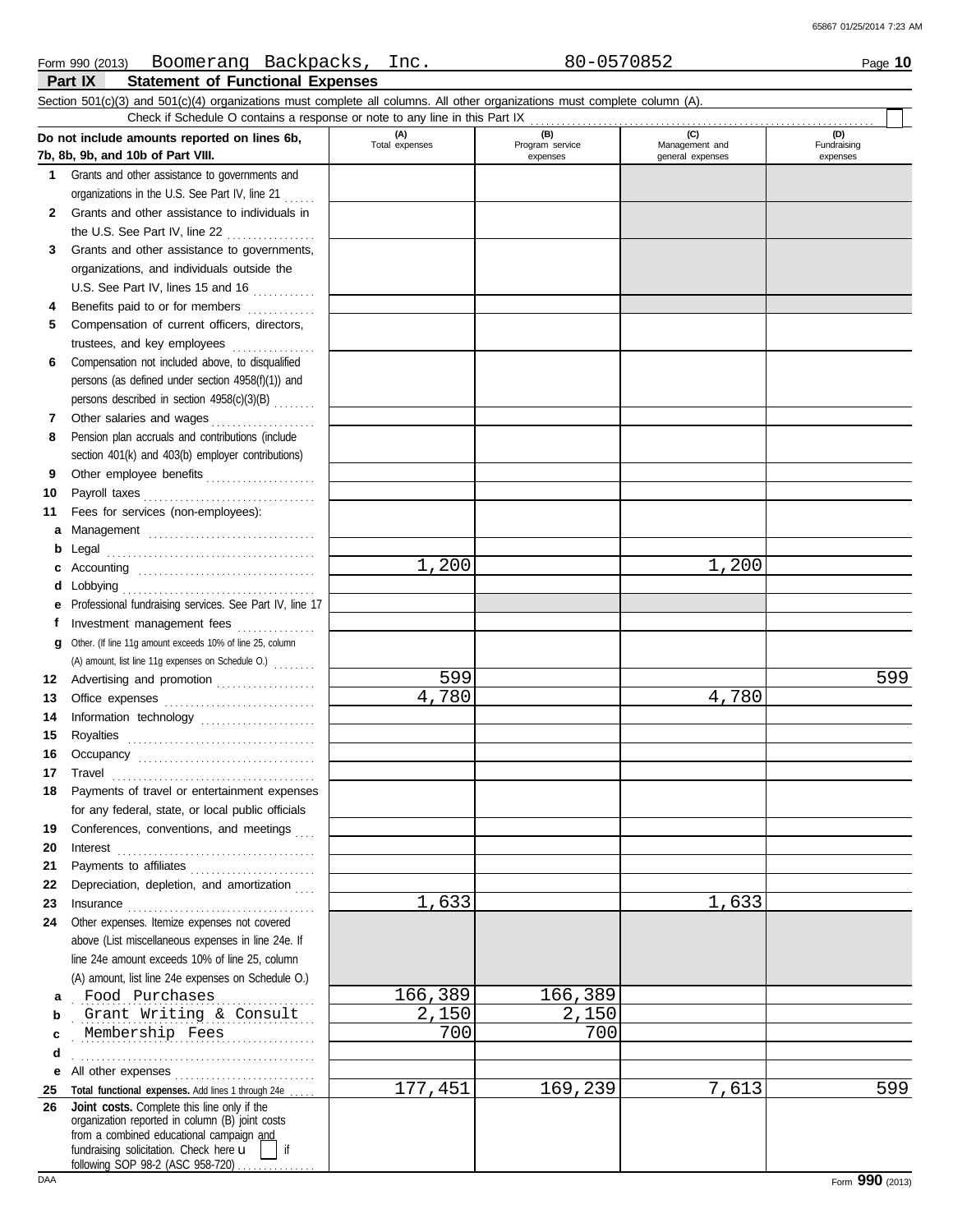| Form 990 (2013) | Boomerang            | Backpacks, | Inc. | 80-0570852 | -46<br>Page |
|-----------------|----------------------|------------|------|------------|-------------|
| Part X          | <b>Balance Sheet</b> |            |      |            |             |

|                 |          |                                                                                                                                                                                                                                     |                 | (A)               |              | (B)         |
|-----------------|----------|-------------------------------------------------------------------------------------------------------------------------------------------------------------------------------------------------------------------------------------|-----------------|-------------------|--------------|-------------|
|                 |          |                                                                                                                                                                                                                                     |                 | Beginning of year |              | End of year |
|                 | 1        |                                                                                                                                                                                                                                     |                 |                   | 1            |             |
|                 | 2        |                                                                                                                                                                                                                                     |                 | 231,715           | $\mathbf{2}$ | 251,443     |
|                 | 3        |                                                                                                                                                                                                                                     |                 |                   | 3            |             |
|                 | 4        |                                                                                                                                                                                                                                     |                 |                   | 4            |             |
|                 | 5        | Loans and other receivables from current and former officers, directors,                                                                                                                                                            |                 |                   |              |             |
|                 |          | trustees, key employees, and highest compensated employees.                                                                                                                                                                         |                 |                   |              |             |
|                 |          |                                                                                                                                                                                                                                     |                 |                   | 5            |             |
|                 | 6        | Loans and other receivables from other disqualified persons (as defined under section                                                                                                                                               |                 |                   |              |             |
|                 |          | $4958(f)(1)$ , persons described in section $4958(c)(3)(B)$ , and contributing employers and                                                                                                                                        |                 |                   |              |             |
|                 |          | sponsoring organizations of section 501(c)(9) voluntary employees' beneficiary                                                                                                                                                      |                 |                   |              |             |
|                 |          | organizations (see instructions). Complete Part II of Schedule L <sub>11111111111111111111111</sub>                                                                                                                                 |                 |                   | 6            |             |
| Assets          | 7        |                                                                                                                                                                                                                                     |                 |                   | 7            |             |
|                 | 8        | Inventories for sale or use <i>communication</i> and the contract of the contract of the contract of the contract of the contract of the contract of the contract of the contract of the contract of the contract of the contract o |                 |                   | 8            |             |
|                 | 9        |                                                                                                                                                                                                                                     |                 |                   | 9            |             |
|                 |          | 10a Land, buildings, and equipment: cost or                                                                                                                                                                                         |                 |                   |              |             |
|                 |          |                                                                                                                                                                                                                                     | 10a             |                   |              |             |
|                 |          |                                                                                                                                                                                                                                     | 10 <sub>b</sub> |                   | 10c          |             |
|                 | 11       |                                                                                                                                                                                                                                     |                 |                   | 11           |             |
|                 | 12       |                                                                                                                                                                                                                                     |                 |                   | 12           |             |
|                 | 13       |                                                                                                                                                                                                                                     |                 |                   | 13           |             |
|                 | 14       |                                                                                                                                                                                                                                     |                 |                   | 14           |             |
|                 | 15       |                                                                                                                                                                                                                                     |                 |                   | 15           |             |
|                 | 16       |                                                                                                                                                                                                                                     |                 | 231,715           | 16           | 251,443     |
|                 | 17       |                                                                                                                                                                                                                                     |                 |                   | 17           |             |
|                 | 18       |                                                                                                                                                                                                                                     |                 | 18                |              |             |
|                 | 19       |                                                                                                                                                                                                                                     |                 |                   | 19           |             |
|                 | 20       |                                                                                                                                                                                                                                     |                 |                   | 20           |             |
|                 | 21       | Escrow or custodial account liability. Complete Part IV of Schedule D                                                                                                                                                               |                 |                   | 21           |             |
|                 | 22       | Loans and other payables to current and former officers, directors,                                                                                                                                                                 |                 |                   |              |             |
|                 |          | trustees, key employees, highest compensated employees, and                                                                                                                                                                         |                 |                   |              |             |
| Liabilities     |          |                                                                                                                                                                                                                                     |                 |                   | 22           |             |
|                 | 23       |                                                                                                                                                                                                                                     |                 |                   | 23           |             |
|                 | 24       |                                                                                                                                                                                                                                     |                 |                   | 24           |             |
|                 | 25       | Other liabilities (including federal income tax, payables to related third                                                                                                                                                          |                 |                   |              |             |
|                 |          | parties, and other liabilities not included on lines 17-24). Complete Part X                                                                                                                                                        |                 |                   |              |             |
|                 |          | of Schedule D                                                                                                                                                                                                                       |                 |                   | 25           |             |
|                 | 26       |                                                                                                                                                                                                                                     |                 | 0                 | 26           | 0           |
|                 |          | Organizations that follow SFAS 117 (ASC 958), check here u                                                                                                                                                                          | X <br>and       |                   |              |             |
|                 |          | complete lines 27 through 29, and lines 33 and 34.                                                                                                                                                                                  |                 |                   |              |             |
| <b>Balances</b> | 27       |                                                                                                                                                                                                                                     |                 | 231,715           | 27           | 251,443     |
|                 | 28       |                                                                                                                                                                                                                                     |                 |                   | 28           |             |
| Fund            | 29       | Organizations that do not follow SFAS 117 (ASC 958), check here u                                                                                                                                                                   |                 |                   | 29           |             |
| ৯               |          |                                                                                                                                                                                                                                     | and             |                   |              |             |
|                 |          | complete lines 30 through 34.<br>Capital stock or trust principal, or current funds                                                                                                                                                 |                 |                   |              |             |
| Assets          | 30<br>31 |                                                                                                                                                                                                                                     |                 |                   | 30<br>31     |             |
|                 |          | Paid-in or capital surplus, or land, building, or equipment fund [<br>Retained earnings, endowment, accumulated income, or other funds                                                                                              |                 |                   | 32           |             |
| ğ               | 32<br>33 | Total net assets or fund balances                                                                                                                                                                                                   |                 | 231,715           | 33           | 251,443     |
|                 | 34       |                                                                                                                                                                                                                                     |                 | 231,715           | 34           | 251<br>443  |
|                 |          |                                                                                                                                                                                                                                     |                 |                   |              |             |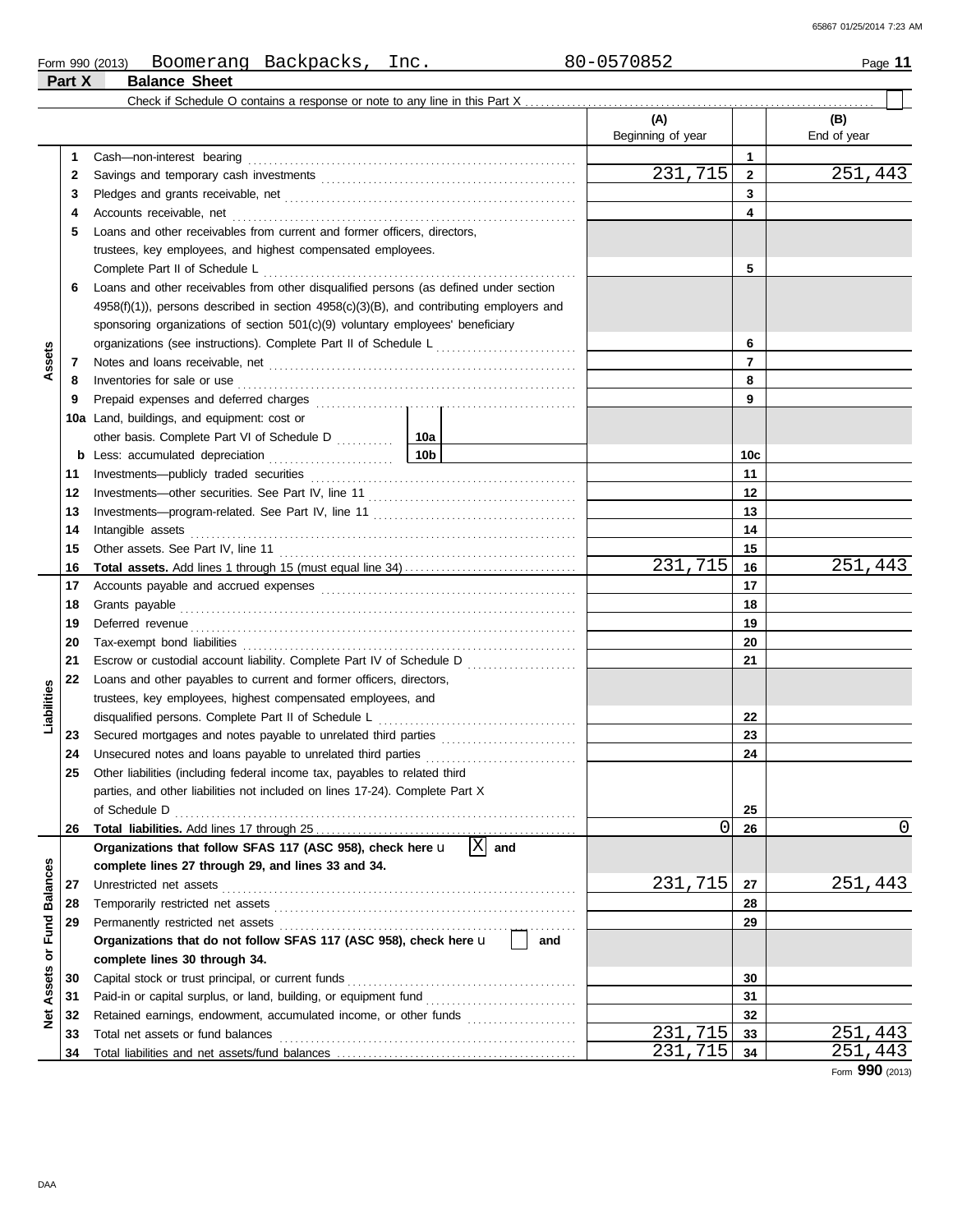|    | 80-0570852<br>Form 990 (2013) Boomerang Backpacks, Inc.                                                                                                                                                                              |                         |    |          | Page 12   |
|----|--------------------------------------------------------------------------------------------------------------------------------------------------------------------------------------------------------------------------------------|-------------------------|----|----------|-----------|
|    | <b>Reconciliation of Net Assets</b><br>Part XI                                                                                                                                                                                       |                         |    |          |           |
|    |                                                                                                                                                                                                                                      |                         |    |          |           |
|    |                                                                                                                                                                                                                                      | $\blacktriangleleft$    |    | 197, 179 |           |
| 2  |                                                                                                                                                                                                                                      | $\overline{2}$          |    | 177,451  |           |
| 3  |                                                                                                                                                                                                                                      | 3                       |    | 19,728   |           |
| 4  |                                                                                                                                                                                                                                      | $\overline{\mathbf{4}}$ |    | 231,715  |           |
| 5  |                                                                                                                                                                                                                                      | 5                       |    |          |           |
| 6  | Donated services and use of facilities <b>constant of the constant of the constant of the constant of the constant of the constant of the constant of the constant of the constant of the constant of the constant of the consta</b> | 6                       |    |          |           |
| 7  | Investment expenses <b>contract and the expenses</b>                                                                                                                                                                                 | $\overline{7}$          |    |          |           |
| 8  | Prior period adjustments                                                                                                                                                                                                             | 8                       |    |          |           |
| 9  |                                                                                                                                                                                                                                      | 9                       |    |          |           |
| 10 | Net assets or fund balances at end of year. Combine lines 3 through 9 (must equal Part X, line                                                                                                                                       |                         |    |          |           |
|    |                                                                                                                                                                                                                                      | 10                      |    | 251,443  |           |
|    | Part XII<br><b>Financial Statements and Reporting</b>                                                                                                                                                                                |                         |    |          |           |
|    |                                                                                                                                                                                                                                      |                         |    |          |           |
|    |                                                                                                                                                                                                                                      |                         |    | Yes      | <b>No</b> |
| 1  | X <br>Cash<br>Other<br>Accounting method used to prepare the Form 990:<br>Accrual                                                                                                                                                    |                         |    |          |           |
|    | If the organization changed its method of accounting from a prior year or checked "Other," explain in                                                                                                                                |                         |    |          |           |
|    | Schedule O.                                                                                                                                                                                                                          |                         |    |          |           |
|    | 2a Were the organization's financial statements compiled or reviewed by an independent accountant?                                                                                                                                   |                         | 2a | Χ        |           |
|    | If "Yes," check a box below to indicate whether the financial statements for the year were compiled or                                                                                                                               |                         |    |          |           |
|    | reviewed on a separate basis, consolidated basis, or both:                                                                                                                                                                           |                         |    |          |           |
|    | X Separate basis<br>  Consolidated basis<br>Both consolidated and separate basis                                                                                                                                                     |                         |    |          |           |
| b  | Were the organization's financial statements audited by an independent accountant?                                                                                                                                                   |                         | 2b |          | Χ         |
|    | If "Yes," check a box below to indicate whether the financial statements for the year were audited on a                                                                                                                              |                         |    |          |           |
|    | separate basis, consolidated basis, or both:                                                                                                                                                                                         |                         |    |          |           |
|    | Separate basis<br>Consolidated basis<br>Both consolidated and separate basis                                                                                                                                                         |                         |    |          |           |
|    | c If "Yes" to line 2a or 2b, does the organization have a committee that assumes responsibility for oversight                                                                                                                        |                         |    |          |           |
|    | of the audit, review, or compilation of its financial statements and selection of an independent accountant?                                                                                                                         |                         | 2c |          |           |
|    | If the organization changed either its oversight process or selection process during the tax year, explain in                                                                                                                        |                         |    |          |           |
|    | Schedule O.                                                                                                                                                                                                                          |                         |    |          |           |
|    | 3a As a result of a federal award, was the organization required to undergo an audit or audits as set forth in                                                                                                                       |                         |    |          |           |
|    | the Single Audit Act and OMB Circular A-133?                                                                                                                                                                                         |                         | За |          | X         |
|    | <b>b</b> If "Yes," did the organization undergo the required audit or audits? If the organization did not undergo the                                                                                                                |                         |    |          |           |
|    |                                                                                                                                                                                                                                      |                         | 3b |          |           |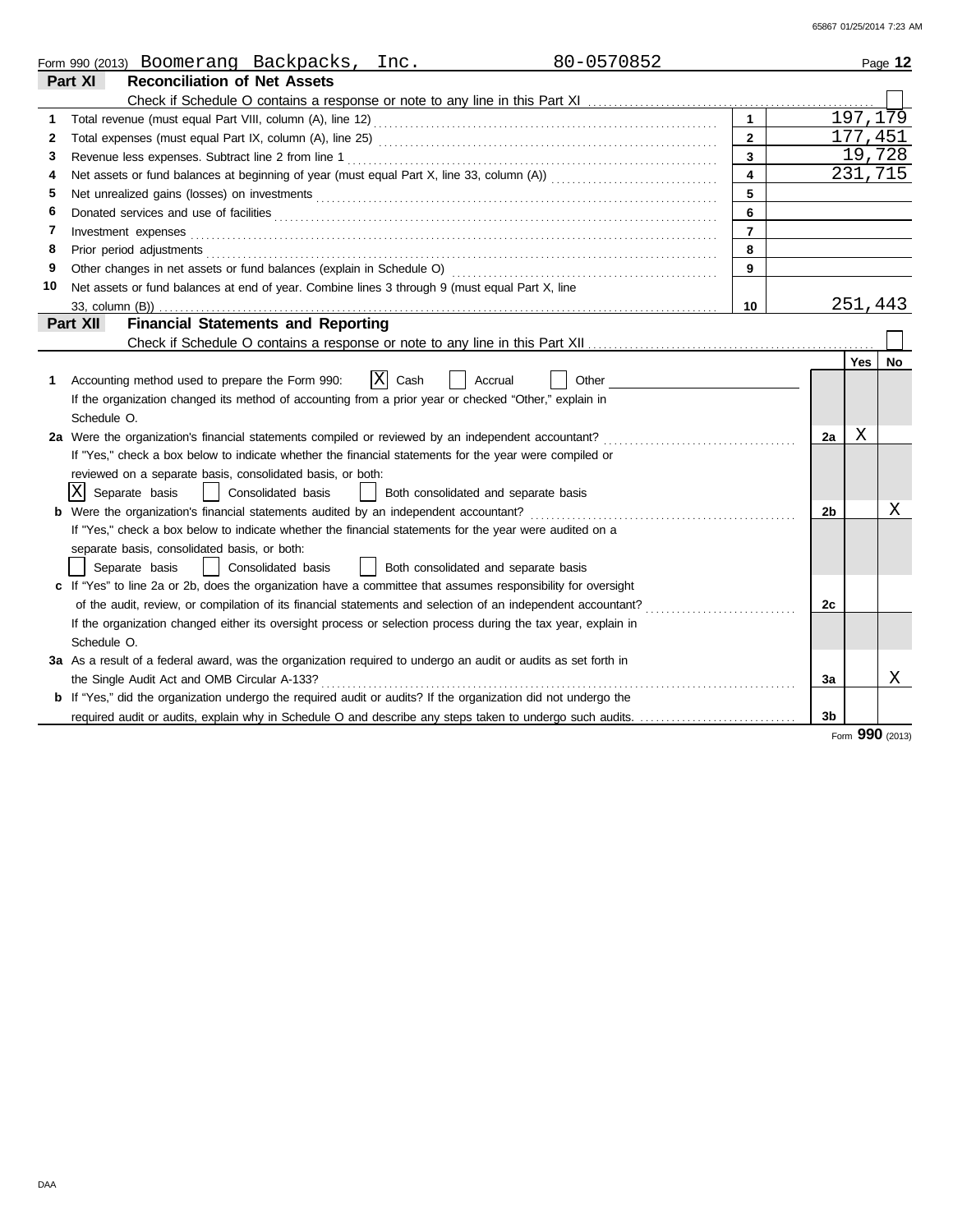| 65867 01/25/2014 7:23 AM |  |
|--------------------------|--|
|                          |  |

| <b>SCHEDULE A</b>                                    |                                                                                                                              | <b>Public Charity Status and Public Support</b>                                                                                                                                                                    |     |                            |                              |                     |     |                               |                                      | OMB No. 1545-0047                   |    |  |  |
|------------------------------------------------------|------------------------------------------------------------------------------------------------------------------------------|--------------------------------------------------------------------------------------------------------------------------------------------------------------------------------------------------------------------|-----|----------------------------|------------------------------|---------------------|-----|-------------------------------|--------------------------------------|-------------------------------------|----|--|--|
| (Form 990 or 990-EZ)                                 |                                                                                                                              | Complete if the organization is a section $501(c)(3)$ organization or a section                                                                                                                                    |     |                            |                              |                     |     |                               |                                      |                                     | 3  |  |  |
|                                                      |                                                                                                                              | 4947(a)(1) nonexempt charitable trust.                                                                                                                                                                             |     |                            |                              |                     |     |                               |                                      |                                     |    |  |  |
| Department of the Treasury                           |                                                                                                                              | La Attach to Form 990 or Form 990-EZ.<br><b>u</b> Information about Schedule A (Form 990 or 990-EZ) and its instructions is at www.irs.gov/form990.                                                                |     |                            |                              |                     |     |                               |                                      | Open to Public<br><b>Inspection</b> |    |  |  |
| Internal Revenue Service<br>Name of the organization |                                                                                                                              |                                                                                                                                                                                                                    |     |                            |                              |                     |     |                               | Employer identification number       |                                     |    |  |  |
|                                                      | Boomerang Backpacks,                                                                                                         | Inc.                                                                                                                                                                                                               |     |                            |                              |                     |     | 80-0570852                    |                                      |                                     |    |  |  |
| Part I                                               |                                                                                                                              | Reason for Public Charity Status (All organizations must complete this part.) See instructions.                                                                                                                    |     |                            |                              |                     |     |                               |                                      |                                     |    |  |  |
|                                                      |                                                                                                                              | The organization is not a private foundation because it is: (For lines 1 through 11, check only one box.)                                                                                                          |     |                            |                              |                     |     |                               |                                      |                                     |    |  |  |
| 1                                                    |                                                                                                                              | A church, convention of churches, or association of churches described in section 170(b)(1)(A)(i).                                                                                                                 |     |                            |                              |                     |     |                               |                                      |                                     |    |  |  |
| 2                                                    | A school described in section 170(b)(1)(A)(ii). (Attach Schedule E.)                                                         |                                                                                                                                                                                                                    |     |                            |                              |                     |     |                               |                                      |                                     |    |  |  |
| 3                                                    |                                                                                                                              | A hospital or a cooperative hospital service organization described in section 170(b)(1)(A)(iii).                                                                                                                  |     |                            |                              |                     |     |                               |                                      |                                     |    |  |  |
| 4                                                    |                                                                                                                              | A medical research organization operated in conjunction with a hospital described in section 170(b)(1)(A)(iii). Enter the hospital's name,                                                                         |     |                            |                              |                     |     |                               |                                      |                                     |    |  |  |
| city, and state:<br>5                                |                                                                                                                              | An organization operated for the benefit of a college or university owned or operated by a governmental unit described in                                                                                          |     |                            |                              |                     |     |                               |                                      |                                     |    |  |  |
|                                                      | section 170(b)(1)(A)(iv). (Complete Part II.)                                                                                |                                                                                                                                                                                                                    |     |                            |                              |                     |     |                               |                                      |                                     |    |  |  |
| 6                                                    |                                                                                                                              | A federal, state, or local government or governmental unit described in section 170(b)(1)(A)(v).                                                                                                                   |     |                            |                              |                     |     |                               |                                      |                                     |    |  |  |
| X<br>7                                               | An organization that normally receives a substantial part of its support from a governmental unit or from the general public |                                                                                                                                                                                                                    |     |                            |                              |                     |     |                               |                                      |                                     |    |  |  |
|                                                      | described in section 170(b)(1)(A)(vi). (Complete Part II.)                                                                   |                                                                                                                                                                                                                    |     |                            |                              |                     |     |                               |                                      |                                     |    |  |  |
| 8                                                    |                                                                                                                              | A community trust described in section 170(b)(1)(A)(vi). (Complete Part II.)                                                                                                                                       |     |                            |                              |                     |     |                               |                                      |                                     |    |  |  |
| 9                                                    |                                                                                                                              | An organization that normally receives: (1) more than 33 1/3% of its support from contributions, membership fees, and gross                                                                                        |     |                            |                              |                     |     |                               |                                      |                                     |    |  |  |
|                                                      |                                                                                                                              | receipts from activities related to its exempt functions—subject to certain exceptions, and (2) no more than 33 1/3% of its                                                                                        |     |                            |                              |                     |     |                               |                                      |                                     |    |  |  |
|                                                      |                                                                                                                              | support from gross investment income and unrelated business taxable income (less section 511 tax) from businesses<br>acquired by the organization after June 30, 1975. See section 509(a)(2). (Complete Part III.) |     |                            |                              |                     |     |                               |                                      |                                     |    |  |  |
| 10                                                   |                                                                                                                              | An organization organized and operated exclusively to test for public safety. See section 509(a)(4).                                                                                                               |     |                            |                              |                     |     |                               |                                      |                                     |    |  |  |
| 11                                                   |                                                                                                                              | An organization organized and operated exclusively for the benefit of, to perform the functions of, or to carry out the                                                                                            |     |                            |                              |                     |     |                               |                                      |                                     |    |  |  |
|                                                      |                                                                                                                              | purposes of one or more publicly supported organizations described in section 509(a)(1) or section 509(a)(2). See section                                                                                          |     |                            |                              |                     |     |                               |                                      |                                     |    |  |  |
|                                                      |                                                                                                                              | 509(a)(3). Check the box that describes the type of supporting organization and complete lines 11e through 11h.                                                                                                    |     |                            |                              |                     |     |                               |                                      |                                     |    |  |  |
| Type I<br>a                                          | Type II<br>b                                                                                                                 | Type III-Functionally integrated                                                                                                                                                                                   |     |                            | d                            |                     |     |                               | Type III-Non-functionally integrated |                                     |    |  |  |
| е                                                    |                                                                                                                              | By checking this box, I certify that the organization is not controlled directly or indirectly by one or more disqualified persons                                                                                 |     |                            |                              |                     |     |                               |                                      |                                     |    |  |  |
|                                                      |                                                                                                                              | other than foundation managers and other than one or more publicly supported organizations described in section 509(a)(1)                                                                                          |     |                            |                              |                     |     |                               |                                      |                                     |    |  |  |
| or section $509(a)(2)$ .<br>f                        |                                                                                                                              | If the organization received a written determination from the IRS that it is a Type I, Type II, or Type III supporting                                                                                             |     |                            |                              |                     |     |                               |                                      |                                     |    |  |  |
| organization, check this box                         |                                                                                                                              |                                                                                                                                                                                                                    |     |                            |                              |                     |     |                               |                                      |                                     |    |  |  |
| g                                                    |                                                                                                                              | Since August 17, 2006, has the organization accepted any gift or contribution from any of the                                                                                                                      |     |                            |                              |                     |     |                               |                                      |                                     |    |  |  |
| following persons?                                   |                                                                                                                              |                                                                                                                                                                                                                    |     |                            |                              |                     |     |                               |                                      |                                     |    |  |  |
|                                                      |                                                                                                                              | (i) A person who directly or indirectly controls, either alone or together with persons described in (ii) and                                                                                                      |     |                            |                              |                     |     |                               |                                      | Yes                                 | No |  |  |
|                                                      |                                                                                                                              |                                                                                                                                                                                                                    |     |                            |                              |                     |     |                               |                                      | 11g(i)                              |    |  |  |
|                                                      | (ii) A family member of a person described in (i) above?                                                                     |                                                                                                                                                                                                                    |     |                            |                              |                     |     |                               |                                      | 11g(ii)                             |    |  |  |
|                                                      | (iii) A 35% controlled entity of a person described in (i) or (ii) above?                                                    |                                                                                                                                                                                                                    |     |                            |                              |                     |     |                               |                                      | 11g(iii)                            |    |  |  |
| h.<br>(i) Name of supported                          | (ii) EIN                                                                                                                     | Provide the following information about the supported organization(s).<br>(iii) Type of organization                                                                                                               |     | (iv) Is the organization   |                              | (v) Did you notify  |     | (vi) Is the                   |                                      | (vii) Amount of monetary            |    |  |  |
| organization                                         |                                                                                                                              | (described on lines 1-9                                                                                                                                                                                            |     | in col. (i) listed in your |                              | the organization in |     | organization in col.          |                                      | support                             |    |  |  |
|                                                      |                                                                                                                              | above or IRC section<br>(see instructions))                                                                                                                                                                        |     | governing document?        | col. (i) of your<br>support? |                     |     | (i) organized in the<br>U.S.? |                                      |                                     |    |  |  |
|                                                      |                                                                                                                              |                                                                                                                                                                                                                    | Yes | No                         | Yes                          | No                  | Yes | No                            |                                      |                                     |    |  |  |
| (A)                                                  |                                                                                                                              |                                                                                                                                                                                                                    |     |                            |                              |                     |     |                               |                                      |                                     |    |  |  |
|                                                      |                                                                                                                              |                                                                                                                                                                                                                    |     |                            |                              |                     |     |                               |                                      |                                     |    |  |  |
| (B)                                                  |                                                                                                                              |                                                                                                                                                                                                                    |     |                            |                              |                     |     |                               |                                      |                                     |    |  |  |
|                                                      |                                                                                                                              |                                                                                                                                                                                                                    |     |                            |                              |                     |     |                               |                                      |                                     |    |  |  |
| (C)                                                  |                                                                                                                              |                                                                                                                                                                                                                    |     |                            |                              |                     |     |                               |                                      |                                     |    |  |  |
| (D)                                                  |                                                                                                                              |                                                                                                                                                                                                                    |     |                            |                              |                     |     |                               |                                      |                                     |    |  |  |
|                                                      |                                                                                                                              |                                                                                                                                                                                                                    |     |                            |                              |                     |     |                               |                                      |                                     |    |  |  |
| (E)                                                  |                                                                                                                              |                                                                                                                                                                                                                    |     |                            |                              |                     |     |                               |                                      |                                     |    |  |  |
|                                                      |                                                                                                                              |                                                                                                                                                                                                                    |     |                            |                              |                     |     |                               |                                      |                                     |    |  |  |
|                                                      |                                                                                                                              |                                                                                                                                                                                                                    |     |                            |                              |                     |     |                               |                                      |                                     |    |  |  |
| Total                                                |                                                                                                                              |                                                                                                                                                                                                                    |     |                            |                              |                     |     |                               |                                      |                                     |    |  |  |

**For Paperwork Reduction Act Notice, see the Instructions for Form 990 or 990-EZ.**

**Schedule A (Form 990 or 990-EZ) 2013**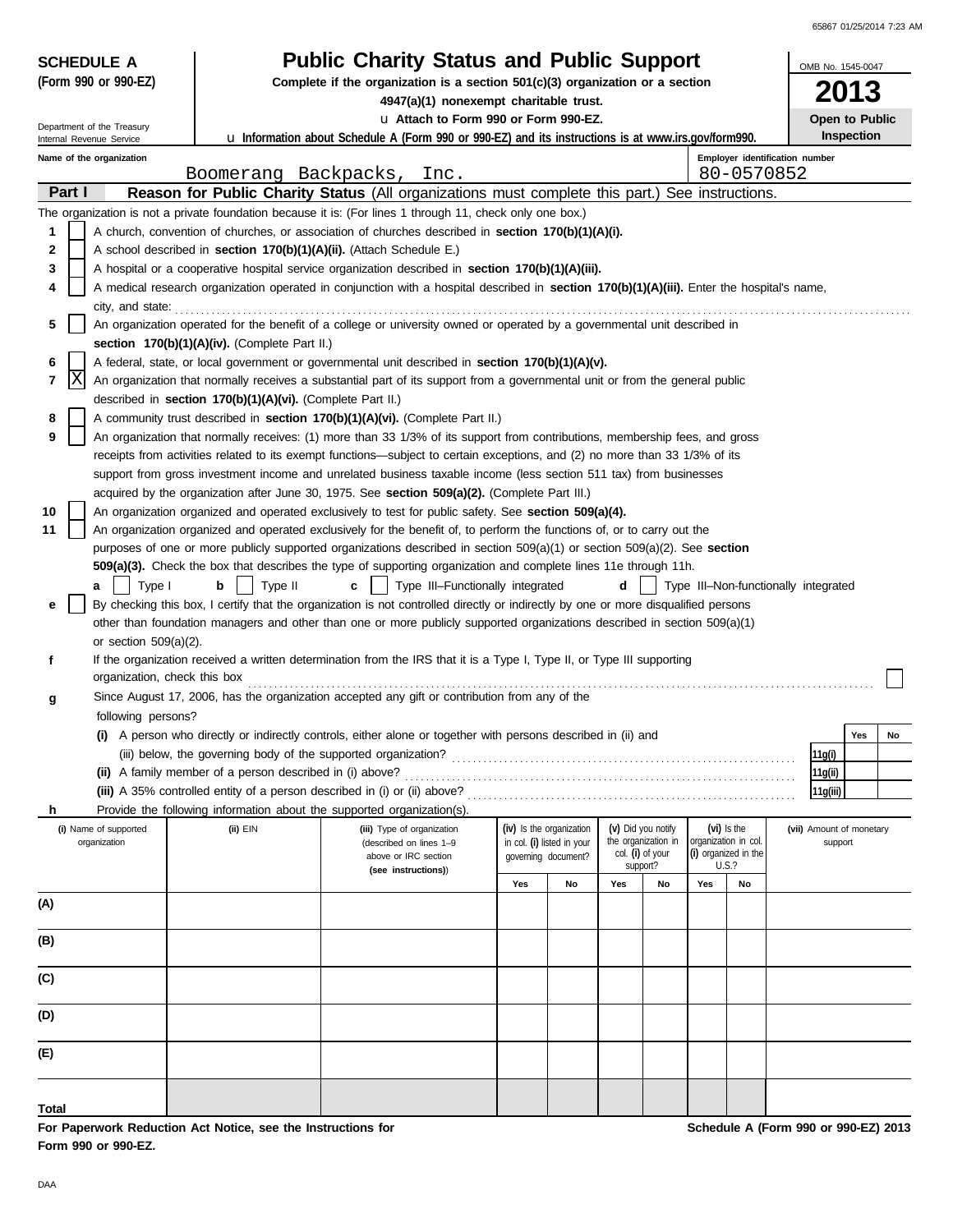(Complete only if you checked the box on line 5, 7, or 8 of Part I or if the organization failed to qualify under **Part II** Support Schedule for Organizations Described in Sections 170(b)(1)(A)(iv) and 170(b)(1)(A)(vi) Part III. If the organization fails to qualify under the tests listed below, please complete Part III.)

|     | <b>Section A. Public Support</b>                                                                                                                                                                                   |          |          |            |            |            |                                             |
|-----|--------------------------------------------------------------------------------------------------------------------------------------------------------------------------------------------------------------------|----------|----------|------------|------------|------------|---------------------------------------------|
|     | Calendar year (or fiscal year beginning in) u                                                                                                                                                                      | (a) 2009 | (b) 2010 | $(c)$ 2011 | (d) $2012$ | (e) $2013$ | (f) Total                                   |
| 1   | Gifts, grants, contributions, and<br>membership fees received. (Do not<br>include any "unusual grants.")                                                                                                           |          | 158,364  | 184,504    | 163,496    | 171,265    | 677,629                                     |
| 2   | Tax revenues levied for the<br>organization's benefit and either paid<br>to or expended on its behalf                                                                                                              |          |          |            |            |            |                                             |
| 3   | The value of services or facilities<br>furnished by a governmental unit to the<br>organization without charge                                                                                                      |          |          |            |            |            |                                             |
| 4   | Total. Add lines 1 through 3<br>.                                                                                                                                                                                  |          | 158,364  | 184,504    | 163,496    | 171,265    | 677,629                                     |
| 5   | The portion of total contributions by<br>each person (other than a<br>governmental unit or publicly<br>supported organization) included on<br>line 1 that exceeds 2% of the amount<br>shown on line 11, column (f) |          |          |            |            |            |                                             |
| 6   | Public support. Subtract line 5 from line 4.                                                                                                                                                                       |          |          |            |            |            | 677,629                                     |
|     | <b>Section B. Total Support</b>                                                                                                                                                                                    |          |          |            |            |            |                                             |
|     | Calendar year (or fiscal year beginning in) u                                                                                                                                                                      | (a) 2009 | (b) 2010 | $(c)$ 2011 | $(d)$ 2012 | (e) $2013$ | (f) Total                                   |
| 7   | Amounts from line 4<br>.                                                                                                                                                                                           |          | 158,364  | 184,504    | 163,496    | 171,265    | 677,629                                     |
| 8   | Gross income from interest, dividends,<br>payments received on securities loans,<br>rents, royalties and income from similar<br>SOUICES                                                                            |          |          | 15         | 21         | 23         | 66                                          |
| 9   | Net income from unrelated business<br>activities, whether or not the business<br>is regularly carried on                                                                                                           |          |          |            |            |            |                                             |
| 10  | Other income. Do not include gain or<br>loss from the sale of capital assets                                                                                                                                       |          | 11,696   | 19,556     | 31,759     | 25,891     | 88,902                                      |
| 11  | Total support. Add lines 7 through 10                                                                                                                                                                              |          |          |            |            |            | 766,597                                     |
| 12  | Gross receipts from related activities, etc. (see instructions)                                                                                                                                                    |          |          |            |            | $12 \,$    | 25,891                                      |
| 13  | First five years. If the Form 990 is for the organization's first, second, third, fourth, or fifth tax year as a section $501(c)(3)$                                                                               |          |          |            |            |            |                                             |
|     | organization, check this box and stop here                                                                                                                                                                         |          |          |            |            |            | $\blacktriangleright \overline{\mathbf{X}}$ |
|     | Section C. Computation of Public Support Percentage                                                                                                                                                                |          |          |            |            |            |                                             |
| 14  |                                                                                                                                                                                                                    |          |          |            |            | 14         | %                                           |
| 15  |                                                                                                                                                                                                                    |          |          |            |            | 15         | %                                           |
| 16a | 33 1/3% support test-2013. If the organization did not check the box on line 13, and line 14 is 33 1/3% or more, check this                                                                                        |          |          |            |            |            |                                             |
|     | box and stop here. The organization qualifies as a publicly supported organization                                                                                                                                 |          |          |            |            |            |                                             |
| b   | 33 1/3% support test-2012. If the organization did not check a box on line 13 or 16a, and line 15 is 33 1/3% or more,                                                                                              |          |          |            |            |            |                                             |
|     | check this box and stop here. The organization qualifies as a publicly supported organization                                                                                                                      |          |          |            |            |            |                                             |
| 17a | 10%-facts-and-circumstances test-2013. If the organization did not check a box on line 13, 16a, or 16b, and line 14 is                                                                                             |          |          |            |            |            |                                             |
|     | 10% or more, and if the organization meets the "facts-and-circumstances" test, check this box and stop here. Explain in                                                                                            |          |          |            |            |            |                                             |
|     | Part IV how the organization meets the "facts-and-circumstances" test. The organization qualifies as a publicly supported<br>organization                                                                          |          |          |            |            |            |                                             |
| b   | 10%-facts-and-circumstances test-2012. If the organization did not check a box on line 13, 16a, 16b, or 17a, and line                                                                                              |          |          |            |            |            |                                             |
|     | 15 is 10% or more, and if the organization meets the "facts-and-circumstances" test, check this box and stop here.                                                                                                 |          |          |            |            |            |                                             |
|     | Explain in Part IV how the organization meets the "facts-and-circumstances" test. The organization qualifies as a publicly<br>supported organization                                                               |          |          |            |            |            |                                             |
| 18  | Private foundation. If the organization did not check a box on line 13, 16a, 16b, 17a, or 17b, check this box and see                                                                                              |          |          |            |            |            |                                             |
|     | instructions                                                                                                                                                                                                       |          |          |            |            |            |                                             |

**Schedule A (Form 990 or 990-EZ) 2013**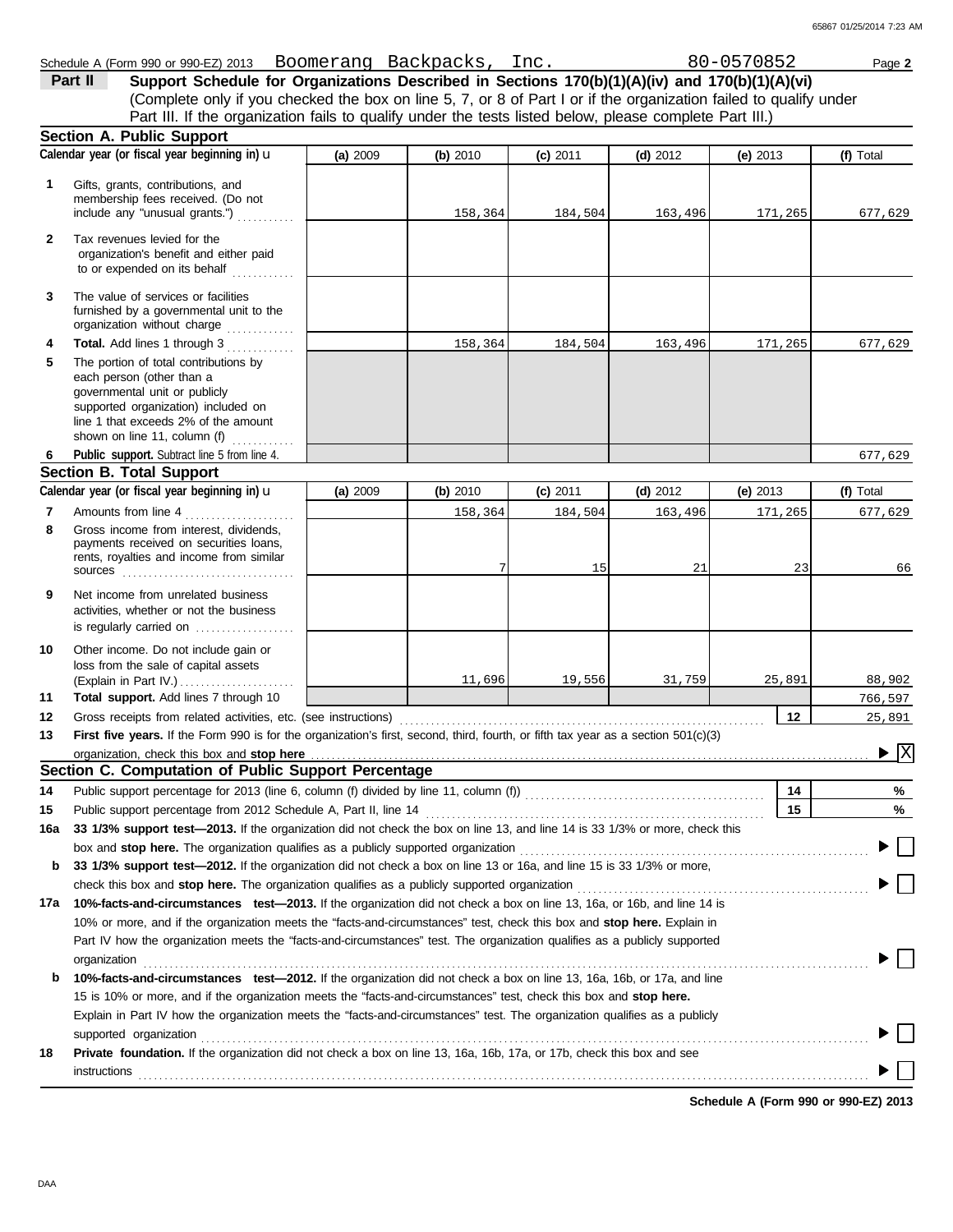| Schedule A (Form 990 or 990-EZ) 2013 Boomerang Backpacks, Inc.                    |  | 80-0570852 | Page 3 |
|-----------------------------------------------------------------------------------|--|------------|--------|
| <b>Part III</b> Support Schedule for Organizations Described in Section 509(a)(2) |  |            |        |

|              | (Complete only if you checked the box on line 9 of Part I or if the organization failed to qualify under Part II.<br>If the organization fails to qualify under the tests listed below, please complete Part II.)      |          |          |            |            |            |           |
|--------------|------------------------------------------------------------------------------------------------------------------------------------------------------------------------------------------------------------------------|----------|----------|------------|------------|------------|-----------|
|              | <b>Section A. Public Support</b>                                                                                                                                                                                       |          |          |            |            |            |           |
|              | Calendar year (or fiscal year beginning in) u                                                                                                                                                                          | (a) 2009 | (b) 2010 | $(c)$ 2011 | (d) $2012$ | (e) $2013$ | (f) Total |
| 1.           | Gifts, grants, contributions, and membership<br>fees received. (Do not include any "unusual                                                                                                                            |          |          |            |            |            |           |
| $\mathbf{2}$ | Gross receipts from admissions, merchandise<br>sold or services performed, or facilities<br>furnished in any activity that is related to the<br>organization's tax-exempt purpose                                      |          |          |            |            |            |           |
| 3            | Gross receipts from activities that are not an<br>unrelated trade or business under section 513                                                                                                                        |          |          |            |            |            |           |
| 4            | Tax revenues levied for the<br>organization's benefit and either paid<br>to or expended on its behalf                                                                                                                  |          |          |            |            |            |           |
| 5            | The value of services or facilities<br>furnished by a governmental unit to the<br>organization without charge                                                                                                          |          |          |            |            |            |           |
| 6            | Total. Add lines 1 through 5                                                                                                                                                                                           |          |          |            |            |            |           |
| 7a           | Amounts included on lines 1, 2, and 3<br>received from disqualified persons                                                                                                                                            |          |          |            |            |            |           |
| b            | Amounts included on lines 2 and 3<br>received from other than disqualified<br>persons that exceed the greater of \$5,000<br>or 1% of the amount on line 13 for the year $\begin{bmatrix} 1 & 1 \\ 1 & 1 \end{bmatrix}$ |          |          |            |            |            |           |
| c<br>8       | Add lines 7a and 7b<br>Public support (Subtract line 7c from                                                                                                                                                           |          |          |            |            |            |           |
|              | line 6.) $\ldots$ $\ldots$ $\ldots$ $\ldots$ $\ldots$ $\ldots$<br><b>Section B. Total Support</b>                                                                                                                      |          |          |            |            |            |           |
|              | Calendar year (or fiscal year beginning in) u                                                                                                                                                                          | (a) 2009 | (b) 2010 | $(c)$ 2011 | $(d)$ 2012 | (e) $2013$ | (f) Total |
| 9            | Amounts from line 6<br>.                                                                                                                                                                                               |          |          |            |            |            |           |
| 10a          | Gross income from interest, dividends,<br>payments received on securities loans, rents,<br>royalties and income from similar sources                                                                                   |          |          |            |            |            |           |
| b            | Unrelated business taxable income (less<br>section 511 taxes) from businesses<br>acquired after June 30, 1975                                                                                                          |          |          |            |            |            |           |
| C            | Add lines 10a and 10b                                                                                                                                                                                                  |          |          |            |            |            |           |
| 11           | Net income from unrelated business<br>activities not included in line 10b, whether<br>or not the business is regularly carried on.<br>$\ldots$                                                                         |          |          |            |            |            |           |
| 12           | Other income. Do not include gain or<br>loss from the sale of capital assets<br>(Explain in Part IV.)                                                                                                                  |          |          |            |            |            |           |
| 13           | Total support. (Add lines 9, 10c, 11,                                                                                                                                                                                  |          |          |            |            |            |           |
|              |                                                                                                                                                                                                                        |          |          |            |            |            |           |
| 14           | First five years. If the Form 990 is for the organization's first, second, third, fourth, or fifth tax year as a section 501(c)(3)<br>organization, check this box and stop here                                       |          |          |            |            |            |           |
|              | Section C. Computation of Public Support Percentage                                                                                                                                                                    |          |          |            |            |            |           |
| 15           |                                                                                                                                                                                                                        |          |          |            |            | 15         | %         |
| 16           |                                                                                                                                                                                                                        |          |          |            |            | 16         | %         |
|              | Section D. Computation of Investment Income Percentage                                                                                                                                                                 |          |          |            |            |            |           |
| 17           |                                                                                                                                                                                                                        |          |          |            |            | 17         | %         |
| 18           | Investment income percentage from 2012 Schedule A, Part III, line 17                                                                                                                                                   |          |          |            |            | 18         | %         |
| 19a          | 33 1/3% support tests-2013. If the organization did not check the box on line 14, and line 15 is more than 33 1/3%, and line                                                                                           |          |          |            |            |            |           |
|              | 17 is not more than 33 1/3%, check this box and stop here. The organization qualifies as a publicly supported organization                                                                                             |          |          |            |            |            |           |
| b            | 33 1/3% support tests—2012. If the organization did not check a box on line 14 or line 19a, and line 16 is more than 33 1/3%, and                                                                                      |          |          |            |            |            |           |
|              | line 18 is not more than 33 1/3%, check this box and stop here. The organization qualifies as a publicly supported organization                                                                                        |          |          |            |            |            | .         |
| 20           |                                                                                                                                                                                                                        |          |          |            |            |            |           |

**Schedule A (Form 990 or 990-EZ) 2013**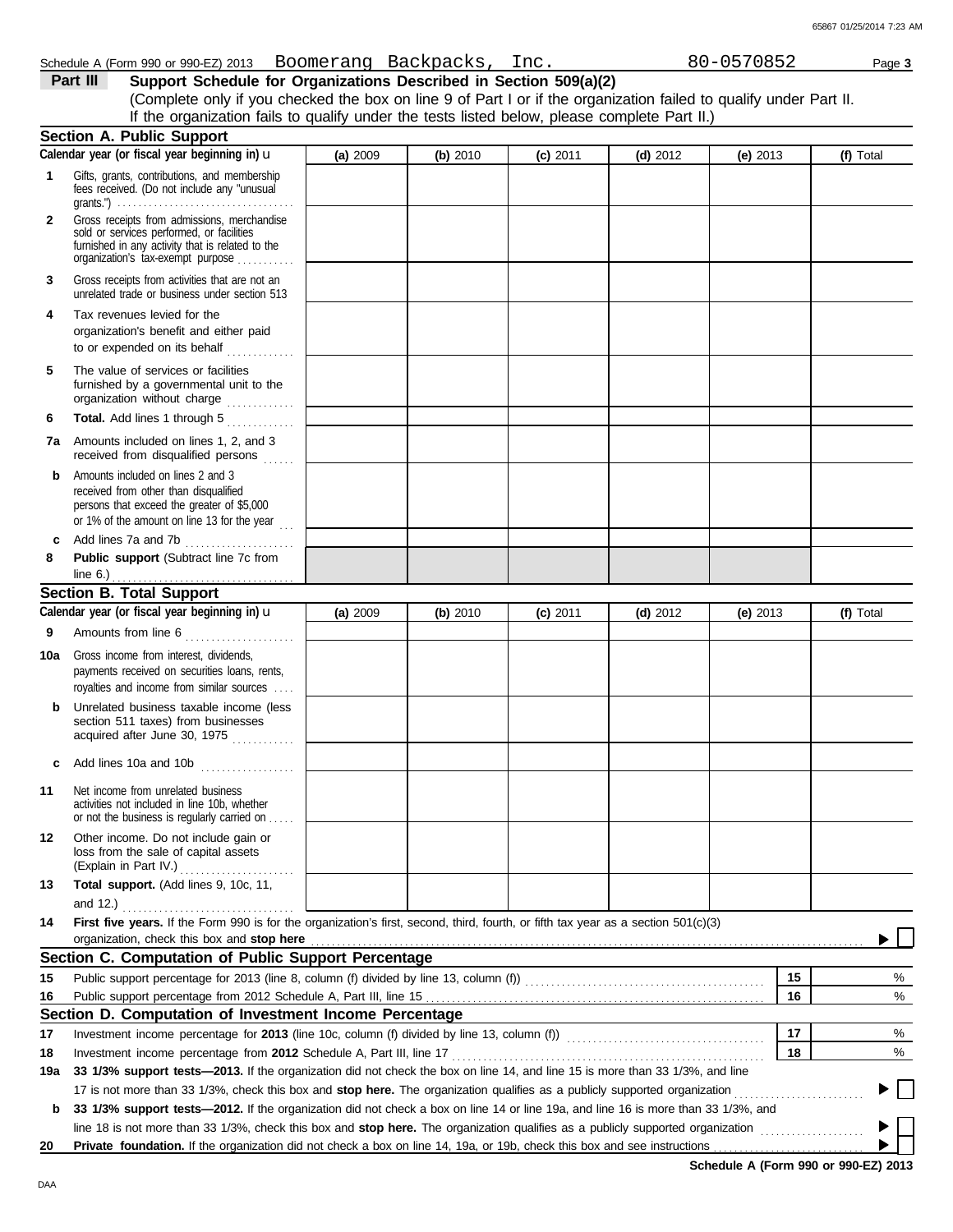|         | Schedule A (Form 990 or 990-EZ) 2013 Boomerang Backpacks, Inc. |                                                                                                |  | 80-0570852                                                                                                     | Page 4 |
|---------|----------------------------------------------------------------|------------------------------------------------------------------------------------------------|--|----------------------------------------------------------------------------------------------------------------|--------|
| Part IV |                                                                | Part III, line 12. Also complete this part for any additional information. (See instructions). |  | Supplemental Information. Provide the explanations required by Part II, line 10; Part II, line 17a or 17b; and |        |
|         |                                                                |                                                                                                |  |                                                                                                                |        |
|         | Part II, Line 10 - Other Income Detail                         |                                                                                                |  |                                                                                                                |        |
|         | Golf Outing Fundraiser \$ 88,902                               |                                                                                                |  |                                                                                                                |        |
|         |                                                                |                                                                                                |  |                                                                                                                |        |
|         |                                                                |                                                                                                |  |                                                                                                                |        |
|         |                                                                |                                                                                                |  |                                                                                                                |        |
|         |                                                                |                                                                                                |  |                                                                                                                |        |
|         |                                                                |                                                                                                |  |                                                                                                                |        |
|         |                                                                |                                                                                                |  |                                                                                                                |        |
|         |                                                                |                                                                                                |  |                                                                                                                |        |
|         |                                                                |                                                                                                |  |                                                                                                                |        |
|         |                                                                |                                                                                                |  |                                                                                                                |        |
|         |                                                                |                                                                                                |  |                                                                                                                |        |
|         |                                                                |                                                                                                |  |                                                                                                                |        |
|         |                                                                |                                                                                                |  |                                                                                                                |        |
|         |                                                                |                                                                                                |  |                                                                                                                |        |
|         |                                                                |                                                                                                |  |                                                                                                                |        |
|         |                                                                |                                                                                                |  |                                                                                                                |        |
|         |                                                                |                                                                                                |  |                                                                                                                |        |
|         |                                                                |                                                                                                |  |                                                                                                                |        |
|         |                                                                |                                                                                                |  |                                                                                                                |        |
|         |                                                                |                                                                                                |  |                                                                                                                |        |
|         |                                                                |                                                                                                |  |                                                                                                                |        |
|         |                                                                |                                                                                                |  |                                                                                                                |        |
|         |                                                                |                                                                                                |  |                                                                                                                |        |
|         |                                                                |                                                                                                |  |                                                                                                                |        |
|         |                                                                |                                                                                                |  |                                                                                                                |        |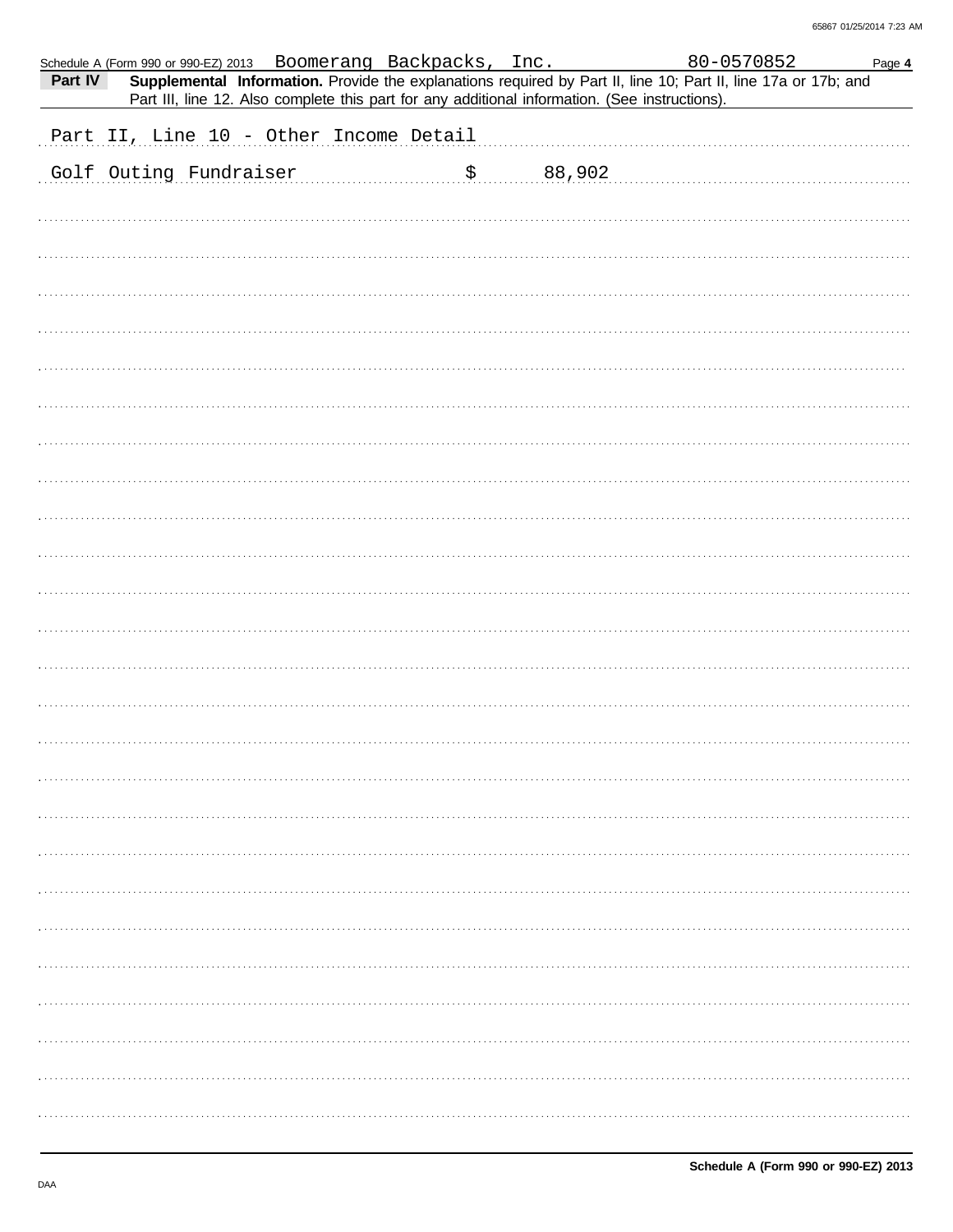| 65867 01/25/2014 7:23 AM |  |
|--------------------------|--|
|                          |  |

| <b>SCHEDULE G</b>                                                                                                                                                                                      | Supplemental Information Regarding Fundraising or Gaming Activities                                                                                                                                                                                                                                                                                                                                                                           |                                   |                |                                              |                                       |                                                                | OMB No. 1545-0047                                       |
|--------------------------------------------------------------------------------------------------------------------------------------------------------------------------------------------------------|-----------------------------------------------------------------------------------------------------------------------------------------------------------------------------------------------------------------------------------------------------------------------------------------------------------------------------------------------------------------------------------------------------------------------------------------------|-----------------------------------|----------------|----------------------------------------------|---------------------------------------|----------------------------------------------------------------|---------------------------------------------------------|
| Complete if the organization answered "Yes" to Form 990, Part IV, lines 17, 18, or 19, or if the<br>(Form 990 or 990-EZ)<br>organization entered more than \$15,000 on Form 990-EZ, line 6a.           |                                                                                                                                                                                                                                                                                                                                                                                                                                               |                                   |                |                                              |                                       |                                                                |                                                         |
| LI Attach to Form 990 or Form 990-EZ.<br>Department of the Treasury<br>U Information about Schedule G (Form 990 or 990-EZ) and its instructions is at www.irs.gov/form990.<br>Internal Revenue Service |                                                                                                                                                                                                                                                                                                                                                                                                                                               |                                   |                |                                              |                                       |                                                                | Open to Public<br>Inspection                            |
| Name of the organization                                                                                                                                                                               |                                                                                                                                                                                                                                                                                                                                                                                                                                               |                                   |                |                                              |                                       | Employer identification number                                 |                                                         |
|                                                                                                                                                                                                        | Boomerang Backpacks,<br>Fundraising Activities. Complete if the organization answered "Yes" to Form 990, Part IV, line 17.                                                                                                                                                                                                                                                                                                                    | Inc.                              |                |                                              |                                       | 80-0570852                                                     |                                                         |
| Part I                                                                                                                                                                                                 | Form 990-EZ filers are not required to complete this part.                                                                                                                                                                                                                                                                                                                                                                                    |                                   |                |                                              |                                       |                                                                |                                                         |
| 1                                                                                                                                                                                                      | Indicate whether the organization raised funds through any of the following activities. Check all that apply.                                                                                                                                                                                                                                                                                                                                 |                                   |                |                                              |                                       |                                                                |                                                         |
| Mail solicitations<br>a                                                                                                                                                                                |                                                                                                                                                                                                                                                                                                                                                                                                                                               | e                                 |                |                                              | Solicitation of non-government grants |                                                                |                                                         |
| Internet and email solicitations<br>b                                                                                                                                                                  | f                                                                                                                                                                                                                                                                                                                                                                                                                                             | Solicitation of government grants |                |                                              |                                       |                                                                |                                                         |
| Phone solicitations<br>c                                                                                                                                                                               |                                                                                                                                                                                                                                                                                                                                                                                                                                               | Special fundraising events<br>a   |                |                                              |                                       |                                                                |                                                         |
| In-person solicitations<br>d                                                                                                                                                                           |                                                                                                                                                                                                                                                                                                                                                                                                                                               |                                   |                |                                              |                                       |                                                                |                                                         |
|                                                                                                                                                                                                        | 2a Did the organization have a written or oral agreement with any individual (including officers, directors, trustees<br>or key employees listed in Form 990, Part VII) or entity in connection with professional fundraising services?<br><b>b</b> If "Yes," list the ten highest paid individuals or entities (fundraisers) pursuant to agreements under which the fundraiser is to be<br>compensated at least \$5,000 by the organization. |                                   |                |                                              |                                       |                                                                | <b>No</b><br>Yes                                        |
|                                                                                                                                                                                                        | (i) Name and address of individual<br>or entity (fundraiser)                                                                                                                                                                                                                                                                                                                                                                                  | (ii) Activity                     | control of     | (iii) Did fund-<br>raiser have<br>custody or | (iv) Gross receipts<br>from activity  | (v) Amount paid to<br>(or retained by)<br>fundraiser listed in | (vi) Amount paid to<br>(or retained by)<br>organization |
|                                                                                                                                                                                                        |                                                                                                                                                                                                                                                                                                                                                                                                                                               |                                   | contributions? | Yes   No                                     |                                       | col. (i)                                                       |                                                         |
| 1                                                                                                                                                                                                      |                                                                                                                                                                                                                                                                                                                                                                                                                                               |                                   |                |                                              |                                       |                                                                |                                                         |
|                                                                                                                                                                                                        |                                                                                                                                                                                                                                                                                                                                                                                                                                               |                                   |                |                                              |                                       |                                                                |                                                         |
| $\mathbf{2}$                                                                                                                                                                                           |                                                                                                                                                                                                                                                                                                                                                                                                                                               |                                   |                |                                              |                                       |                                                                |                                                         |
| 3                                                                                                                                                                                                      |                                                                                                                                                                                                                                                                                                                                                                                                                                               |                                   |                |                                              |                                       |                                                                |                                                         |
|                                                                                                                                                                                                        |                                                                                                                                                                                                                                                                                                                                                                                                                                               |                                   |                |                                              |                                       |                                                                |                                                         |
| 5                                                                                                                                                                                                      |                                                                                                                                                                                                                                                                                                                                                                                                                                               |                                   |                |                                              |                                       |                                                                |                                                         |
|                                                                                                                                                                                                        |                                                                                                                                                                                                                                                                                                                                                                                                                                               |                                   |                |                                              |                                       |                                                                |                                                         |
| 7                                                                                                                                                                                                      |                                                                                                                                                                                                                                                                                                                                                                                                                                               |                                   |                |                                              |                                       |                                                                |                                                         |
| 8                                                                                                                                                                                                      |                                                                                                                                                                                                                                                                                                                                                                                                                                               |                                   |                |                                              |                                       |                                                                |                                                         |
| 9                                                                                                                                                                                                      |                                                                                                                                                                                                                                                                                                                                                                                                                                               |                                   |                |                                              |                                       |                                                                |                                                         |
| 10                                                                                                                                                                                                     |                                                                                                                                                                                                                                                                                                                                                                                                                                               |                                   |                |                                              |                                       |                                                                |                                                         |
| Total .                                                                                                                                                                                                |                                                                                                                                                                                                                                                                                                                                                                                                                                               |                                   |                |                                              |                                       |                                                                |                                                         |
| 3<br>registration or licensing.                                                                                                                                                                        | List all states in which the organization is registered or licensed to solicit contributions or has been notified it is exempt from                                                                                                                                                                                                                                                                                                           |                                   |                |                                              |                                       |                                                                |                                                         |
|                                                                                                                                                                                                        |                                                                                                                                                                                                                                                                                                                                                                                                                                               |                                   |                |                                              |                                       |                                                                |                                                         |
|                                                                                                                                                                                                        |                                                                                                                                                                                                                                                                                                                                                                                                                                               |                                   |                |                                              |                                       |                                                                |                                                         |
|                                                                                                                                                                                                        |                                                                                                                                                                                                                                                                                                                                                                                                                                               |                                   |                |                                              |                                       |                                                                |                                                         |
|                                                                                                                                                                                                        |                                                                                                                                                                                                                                                                                                                                                                                                                                               |                                   |                |                                              |                                       |                                                                |                                                         |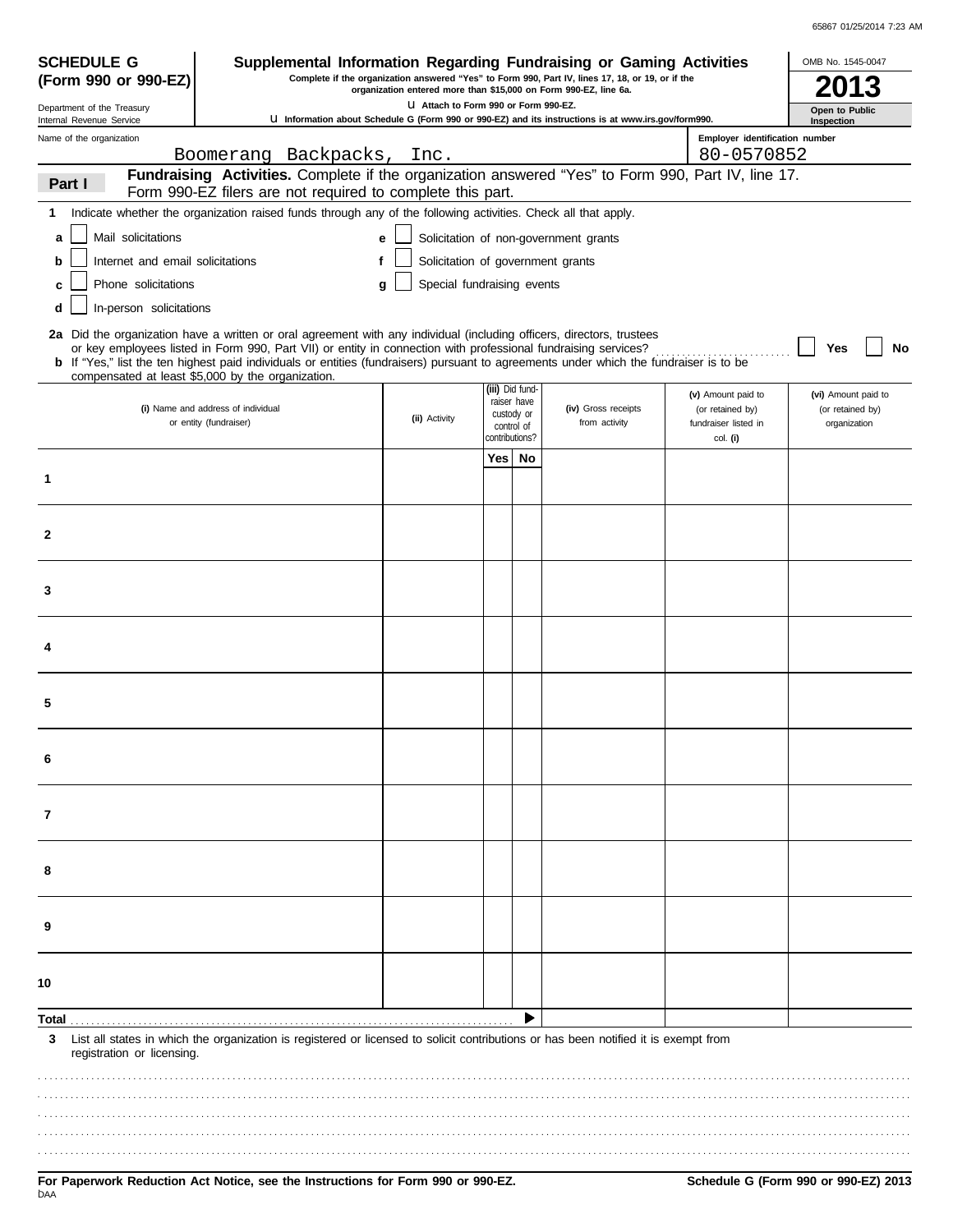| Schedule G (I<br>990 or 990-EZ) 2013<br>(Form | 300merang | akpoaka<br>Backpacks | Inc | $^{\prime}$ 1.<br>0 I<br>70852 | Page. |
|-----------------------------------------------|-----------|----------------------|-----|--------------------------------|-------|
|                                               |           |                      |     |                                |       |

| Part II | Fundraising Events. Complete if the organization answered "Yes" to Form 990, Part IV, line 18, or reported  |
|---------|-------------------------------------------------------------------------------------------------------------|
|         | more than \$15,000 of fundraising event contributions and gross income on Form 990-EZ, lines 1 and 6b. List |

events with gross receipts greater than \$5,000.

|                 |          |                              | (a) Event #1                                                                                                                                                                                                         | (b) Event $#2$          | (c) Other events |                            |
|-----------------|----------|------------------------------|----------------------------------------------------------------------------------------------------------------------------------------------------------------------------------------------------------------------|-------------------------|------------------|----------------------------|
|                 |          |                              |                                                                                                                                                                                                                      |                         |                  | (d) Total events           |
|                 |          |                              | Golf Outing                                                                                                                                                                                                          |                         | None             | (add col. (a) through      |
|                 |          |                              | (event type)                                                                                                                                                                                                         | (event type)            | (total number)   | col. (c)                   |
|                 |          |                              |                                                                                                                                                                                                                      |                         |                  |                            |
| Revenue         |          | 1 Gross receipts             | 25,891                                                                                                                                                                                                               |                         |                  | 25,891                     |
|                 |          |                              |                                                                                                                                                                                                                      |                         |                  |                            |
|                 |          |                              |                                                                                                                                                                                                                      |                         |                  |                            |
|                 |          | 2 Less: Contributions        |                                                                                                                                                                                                                      |                         |                  |                            |
|                 |          | 3 Gross income (line 1 minus |                                                                                                                                                                                                                      |                         |                  |                            |
|                 |          |                              | 25,891                                                                                                                                                                                                               |                         |                  | 25,891                     |
|                 |          |                              |                                                                                                                                                                                                                      |                         |                  |                            |
|                 |          | 4 Cash prizes                |                                                                                                                                                                                                                      |                         |                  |                            |
|                 |          |                              |                                                                                                                                                                                                                      |                         |                  |                            |
|                 |          | 5 Noncash prizes             |                                                                                                                                                                                                                      |                         |                  |                            |
|                 |          |                              |                                                                                                                                                                                                                      |                         |                  |                            |
|                 |          | 6 Rent/facility costs        |                                                                                                                                                                                                                      |                         |                  |                            |
|                 |          |                              |                                                                                                                                                                                                                      |                         |                  |                            |
| Direct Expenses |          | 7 Food and beverages         |                                                                                                                                                                                                                      |                         |                  |                            |
|                 |          |                              |                                                                                                                                                                                                                      |                         |                  |                            |
|                 |          |                              |                                                                                                                                                                                                                      |                         |                  |                            |
|                 |          | 8 Entertainment              |                                                                                                                                                                                                                      |                         |                  |                            |
|                 |          |                              |                                                                                                                                                                                                                      |                         |                  |                            |
|                 |          | 9 Other direct expenses      |                                                                                                                                                                                                                      |                         |                  |                            |
|                 |          |                              |                                                                                                                                                                                                                      |                         |                  |                            |
|                 |          |                              |                                                                                                                                                                                                                      |                         |                  |                            |
|                 |          |                              |                                                                                                                                                                                                                      |                         |                  | 25,891                     |
|                 | Part III |                              | Gaming. Complete if the organization answered "Yes" to Form 990, Part IV, line 19, or reported more                                                                                                                  |                         |                  |                            |
|                 |          |                              | than \$15,000 on Form 990-EZ, line 6a.                                                                                                                                                                               |                         |                  |                            |
|                 |          |                              | (a) Bingo                                                                                                                                                                                                            | (b) Pull tabs/instant   | (c) Other gaming | (d) Total gaming (add      |
| Revenue         |          |                              |                                                                                                                                                                                                                      | bingo/progressive bingo |                  | col. (a) through col. (c)) |
|                 |          |                              |                                                                                                                                                                                                                      |                         |                  |                            |
|                 |          | 1 Gross revenue              |                                                                                                                                                                                                                      |                         |                  |                            |
|                 |          |                              |                                                                                                                                                                                                                      |                         |                  |                            |
|                 |          | 2 Cash prizes                |                                                                                                                                                                                                                      |                         |                  |                            |
|                 |          |                              |                                                                                                                                                                                                                      |                         |                  |                            |
| Direct Expenses |          | 3 Noncash prizes             |                                                                                                                                                                                                                      |                         |                  |                            |
|                 |          |                              |                                                                                                                                                                                                                      |                         |                  |                            |
|                 |          | 4 Rent/facility costs        |                                                                                                                                                                                                                      |                         |                  |                            |
|                 |          |                              |                                                                                                                                                                                                                      |                         |                  |                            |
|                 |          |                              |                                                                                                                                                                                                                      |                         |                  |                            |
|                 |          | 5 Other direct expenses      |                                                                                                                                                                                                                      |                         |                  |                            |
|                 |          |                              | %<br><b>Yes</b>                                                                                                                                                                                                      | Yes $\%$                | <b>Yes</b><br>%  |                            |
|                 |          | 6 Volunteer labor            | No                                                                                                                                                                                                                   | No                      | No               |                            |
|                 |          |                              |                                                                                                                                                                                                                      |                         |                  |                            |
|                 |          |                              |                                                                                                                                                                                                                      |                         |                  |                            |
|                 |          |                              |                                                                                                                                                                                                                      |                         |                  |                            |
|                 |          |                              |                                                                                                                                                                                                                      |                         |                  |                            |
|                 |          |                              |                                                                                                                                                                                                                      |                         |                  |                            |
| 9               |          |                              | Enter the state(s) in which the organization operates gaming activities:                                                                                                                                             |                         |                  |                            |
|                 |          |                              |                                                                                                                                                                                                                      |                         |                  | Yes<br>No                  |
|                 |          | <b>b</b> If "No," explain:   |                                                                                                                                                                                                                      |                         |                  |                            |
|                 |          |                              |                                                                                                                                                                                                                      |                         |                  |                            |
|                 |          |                              |                                                                                                                                                                                                                      |                         |                  |                            |
|                 |          |                              | 10a Were any of the organization's gaming licenses revoked, suspended or terminated during the tax year?<br>10a Were any of the organization's gaming licenses revoked, suspended or terminated during the tax year? |                         |                  | Yes<br>No                  |
|                 |          | <b>b</b> If "Yes," explain:  |                                                                                                                                                                                                                      |                         |                  |                            |
|                 |          |                              |                                                                                                                                                                                                                      |                         |                  |                            |
|                 |          |                              |                                                                                                                                                                                                                      |                         |                  |                            |
|                 |          |                              |                                                                                                                                                                                                                      |                         |                  |                            |
|                 |          |                              |                                                                                                                                                                                                                      |                         |                  |                            |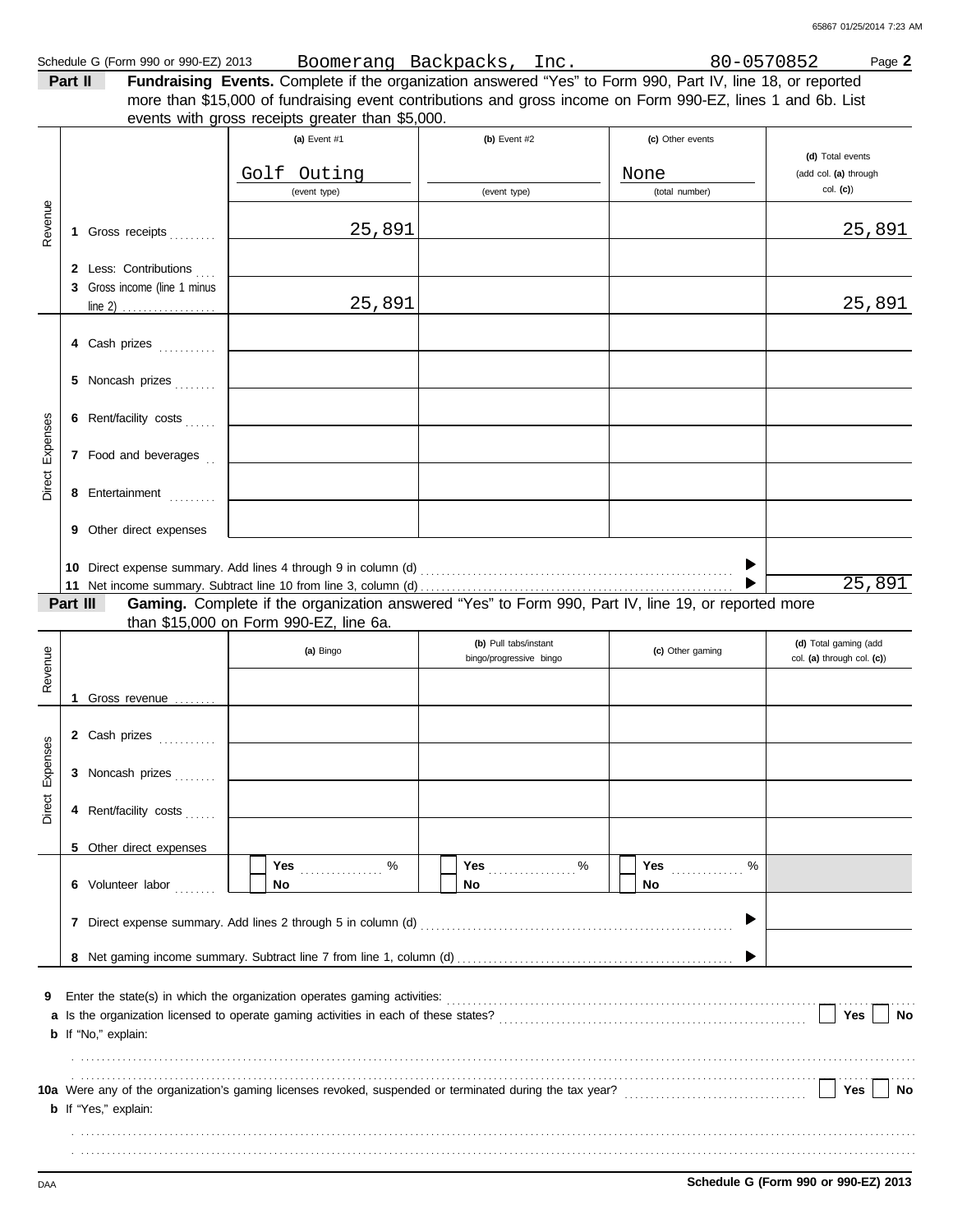|     | 80-0570852<br>Schedule G (Form 990 or 990-EZ) 2013<br>Boomerang Backpacks, Inc.                                                                                                                                                     |                 |            | Page 3 |
|-----|-------------------------------------------------------------------------------------------------------------------------------------------------------------------------------------------------------------------------------------|-----------------|------------|--------|
| 11  |                                                                                                                                                                                                                                     |                 | <b>Yes</b> | No     |
| 12  | Is the organization a grantor, beneficiary or trustee of a trust or a member of a partnership or other entity                                                                                                                       |                 |            |        |
|     |                                                                                                                                                                                                                                     |                 | <b>Yes</b> | No     |
| 13  | Indicate the percentage of gaming activity operated in:                                                                                                                                                                             |                 |            |        |
| a   |                                                                                                                                                                                                                                     | 13а             |            | %      |
| b   | An outside facility with the contract of the contract of the contract of the contract of the contract of the contract of the contract of the contract of the contract of the contract of the contract of the contract of the c      | 13 <sub>b</sub> |            | $\%$   |
| 14  | Enter the name and address of the person who prepares the organization's gaming/special events books and<br>records:                                                                                                                |                 |            |        |
|     |                                                                                                                                                                                                                                     |                 |            |        |
|     | Address <b>u</b>                                                                                                                                                                                                                    |                 |            |        |
| 15a | Does the organization have a contract with a third party from whom the organization receives gaming                                                                                                                                 |                 | Yes        | No     |
| b   |                                                                                                                                                                                                                                     |                 |            |        |
|     |                                                                                                                                                                                                                                     |                 |            |        |
| c   | If "Yes," enter name and address of the third party:                                                                                                                                                                                |                 |            |        |
|     |                                                                                                                                                                                                                                     |                 |            |        |
|     |                                                                                                                                                                                                                                     |                 |            |        |
|     |                                                                                                                                                                                                                                     |                 |            |        |
|     | Address <b>u</b>                                                                                                                                                                                                                    |                 |            |        |
| 16  | Gaming manager information:                                                                                                                                                                                                         |                 |            |        |
|     |                                                                                                                                                                                                                                     |                 |            |        |
|     |                                                                                                                                                                                                                                     |                 |            |        |
|     | Description of services provided <b>u</b> entertainment contains a service of the service of the services and contained with the services of the services of the services of the services of the service of the service of the serv |                 |            |        |
|     | Director/officer<br>Employee<br>Independent contractor                                                                                                                                                                              |                 |            |        |
|     |                                                                                                                                                                                                                                     |                 |            |        |
| 17  | Mandatory distributions:                                                                                                                                                                                                            |                 |            |        |
| a   | Is the organization required under state law to make charitable distributions from the gaming proceeds to                                                                                                                           |                 |            |        |
|     |                                                                                                                                                                                                                                     |                 | Yes        | No     |
| b   | Enter the amount of distributions required under state law to be distributed to other exempt organizations or                                                                                                                       |                 |            |        |
|     | spent in the organization's own exempt activities during the tax year $\mathbf u$<br>\$                                                                                                                                             |                 |            |        |
|     | Supplemental Information. Provide the explanations required by Part I, line 2b, columns (iii) and (v), and<br>Part IV                                                                                                               |                 |            |        |
|     | Part III, lines 9, 9b, 10b, 15b, 15c, 16, and 17b, as applicable. Also complete this part to provide any<br>additional information (see instructions).                                                                              |                 |            |        |
|     |                                                                                                                                                                                                                                     |                 |            |        |
|     |                                                                                                                                                                                                                                     |                 |            |        |
|     |                                                                                                                                                                                                                                     |                 |            |        |
|     |                                                                                                                                                                                                                                     |                 |            |        |
|     |                                                                                                                                                                                                                                     |                 |            |        |
|     |                                                                                                                                                                                                                                     |                 |            |        |
|     |                                                                                                                                                                                                                                     |                 |            |        |
|     |                                                                                                                                                                                                                                     |                 |            |        |
|     |                                                                                                                                                                                                                                     |                 |            |        |
|     |                                                                                                                                                                                                                                     |                 |            |        |
|     |                                                                                                                                                                                                                                     |                 |            |        |
|     |                                                                                                                                                                                                                                     |                 |            |        |
|     |                                                                                                                                                                                                                                     |                 |            |        |

Schedule G (Form 990 or 990-EZ) 2013